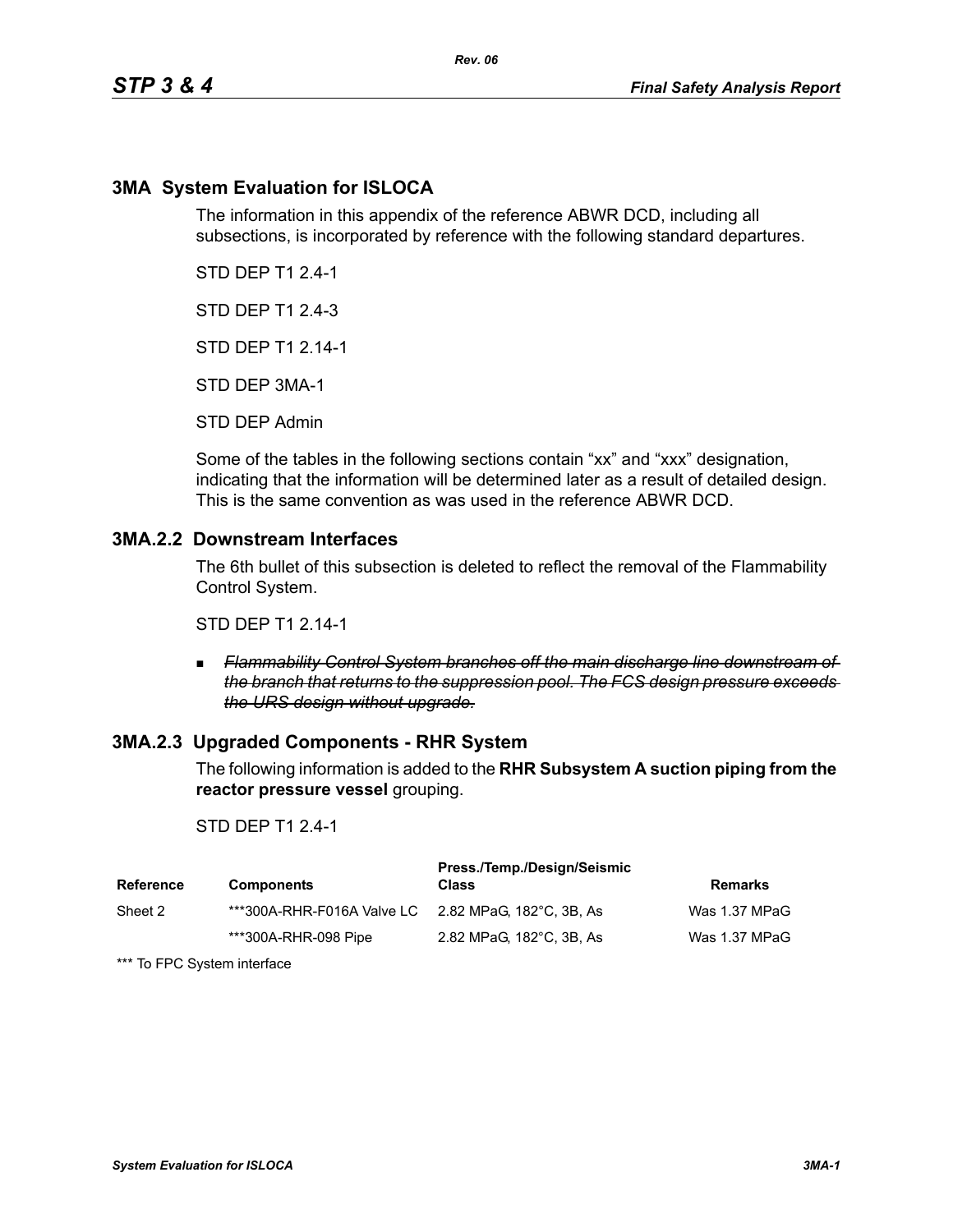## STD DEP 3MA-1

**RHR Subsystem A suction piping from the suppression pool.**

| <b>Reference</b> | <b>Components</b>   | Press./Temp./Design/<br><b>Seismic Class</b> | Remarks       |
|------------------|---------------------|----------------------------------------------|---------------|
| Sheet 3          | 20A-RHR-042 Pipe    | 2.82 MPaG. 182°C. 3B. As                     | Was 1.37 MPaG |
|                  | 20A-RHR-F061A Valve | 2.82 MPaG, 182°C, 3B, As                     | Was 1.37 MPaG |

**RHR Subsystem A suction piping from the reactor pressure vessel.**

| Reference |                                     | Press./Temp./Design/     |               |
|-----------|-------------------------------------|--------------------------|---------------|
|           | <b>Components</b>                   | <b>Seismic Class</b>     | Remarks       |
| Sheet 3   | <del>50A 2</del> 0A-RHR-F712A Valve | 2.82 MPaG. 182°C. 3B. As | Was 1.37 MPaG |

**RHR Subsystem A discharge fill pump suction piping from the suppression pool.**

| <b>Reference</b> | <b>Components</b>        | Press./Temp./Design/<br><b>Seismic Class</b> | <b>Remarks</b> |
|------------------|--------------------------|----------------------------------------------|----------------|
| Sheet 3          | 25A-RHR-709 Pipe         | 2.82 MPaG, 182°C, 3B, As                     | Was 1.37 MPaG  |
|                  | 25A-RHR-F718A Valve      | 2.82 MPaG, 182°C, 3B, As                     | Was 1.37 MPaG  |
|                  | 25A-RHR-F719A Valve      | 2.82 MPaG, 182°C, 3B, As                     | Was 1.37 MPaG  |
|                  | 25A-RHR-PX013A Press.Pt. | 2.82 MPaG, 182°C, 3B, As                     | Was 1.37 MPaG  |

**RHR Subsystem A discharge from relief valves and test line valve directly to the suppression pool without restriction.**

| <b>Reference</b> | <b>Components</b>   | Press./Temp./Design/<br><b>Seismic Class</b> | Remarks   |
|------------------|---------------------|----------------------------------------------|-----------|
| Sheet 3          | 20A-RHR-041 Pipe    | 0.310 MPaG, 104°C, 3B, As                    | No Change |
|                  | 20A-RHR-060A Valve  | 0.310 MPaG, 104°C, 3B, As                    | No Change |
| Sheet 2          | 250A-RHR-055A Valve | 0.310 MPaG, 104°C, 3B, As                    | No Change |

**RHR Subsystem B suction piping from the suppression pool.**

| Reference | <b>Components</b>  | Press./Temp./Design/<br><b>Seismic Class</b> | Remarks       |
|-----------|--------------------|----------------------------------------------|---------------|
| Sheet 4   | 20A-RHR-152 Pipe   | 2.82 MPaG, 182°C, 3B, As                     | Was 1.37 MPaG |
|           | 20A-RHR-061B Valve | 2.82 MPaG, 182°C, 3B, As                     | Was 1.37 MPaG |

**RHR Subsystem B discharge fill pump suction piping from the suppression pool.**

| <b>Reference</b> | <b>Components</b>        | Press./Temp./Design/<br><b>Seismic Class</b> | <b>Remarks</b> |
|------------------|--------------------------|----------------------------------------------|----------------|
| Sheet 4          | 25A-RHR-123 Pipe         | 2.82 MPaG, 182°C182°C, 3B,<br>As             | Was 1.37 MPaG  |
|                  | 25A-RHR-741 Pipe         | 2.82 MPaG, 182°C, 3B, As                     | Was 1.37 MPaG  |
|                  | 25A-RHR-F718B Valve      | 2.82 MPaG, 182°C, 3B, As                     | Was 1.37 MPaG  |
|                  | 25A-RHR-F719B Valve      | 2.82 MPaG, 182°C, 3B, As                     | Was 1.37 MPaG  |
|                  | 25A-RHR-PX013B Press.Pt. | 2.82 MPaG, 182°C, 3B, As                     | Was 1.37 MPaG  |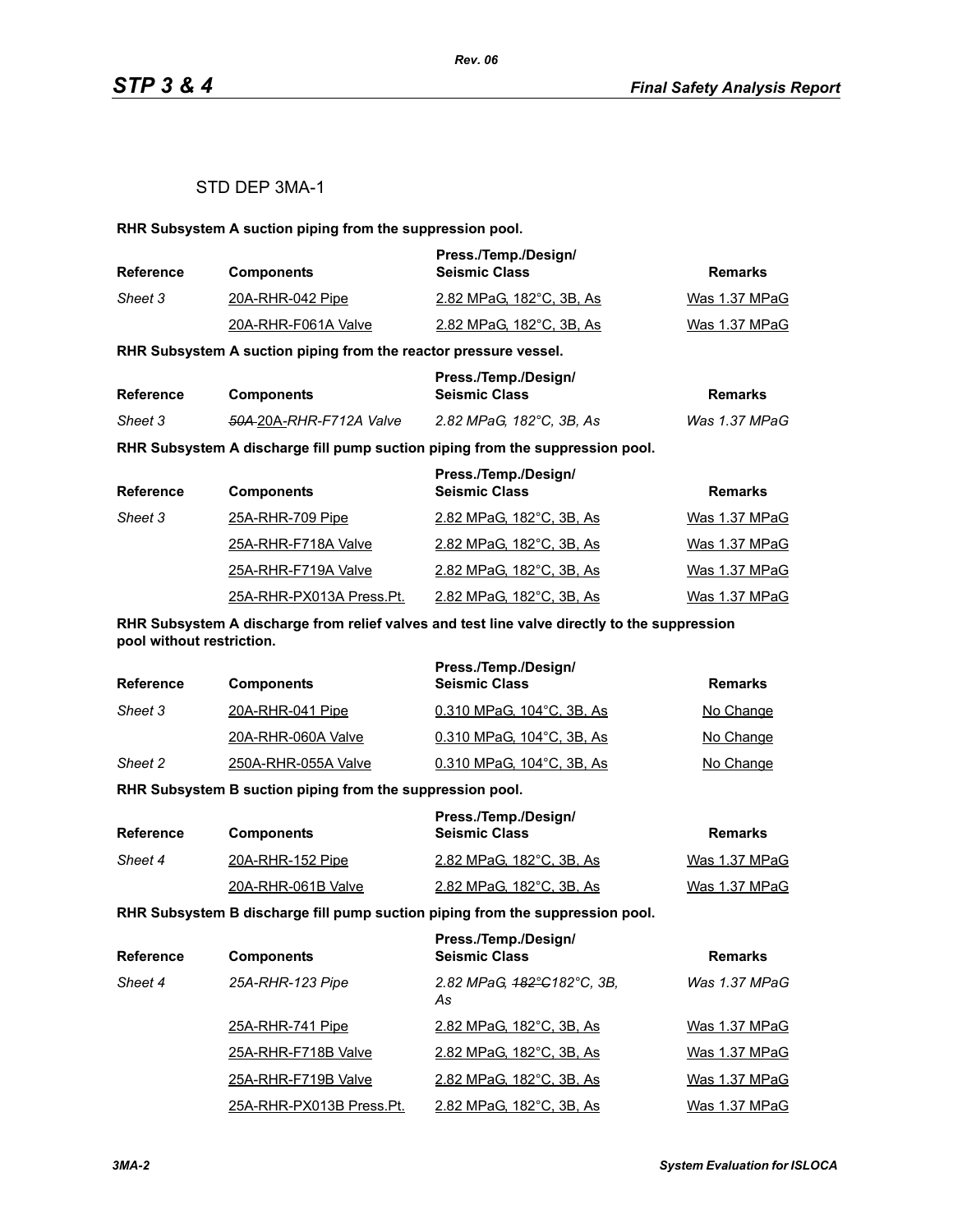**RHR Subsystem C suction piping from the suppression pool.**

| Reference | <b>Components</b>   | Press./Temp./Design/<br><b>Seismic Class</b> | Remarks       |
|-----------|---------------------|----------------------------------------------|---------------|
| Sheet 6   | 20A-RHR-255 Pipe    | 2.82 MPaG, 182°C, 3B, As                     | Was 1.37 MPaG |
|           | 20A-RHR-F061C Valve | 2.82 MPaG. 182°C. 3B. As                     | Was 1.37 MPaG |

**RHR Subsystem B discharge from relief valves and test line valve directly to the suppression pool without restriction.**

| Reference | <b>Components</b>   | Press./Temp./Design/<br><b>Seismic Class</b> | Remarks   |
|-----------|---------------------|----------------------------------------------|-----------|
| Sheet 4   | 20A-RHR-151 Pipe    | 0.310 MPaG, 104°C, 3B, As                    | No Change |
|           | 20A-RHR-060B Valve  | 0.310 MPaG, 104°C, 3B, As                    | No Change |
| Sheet 2   | 250A-RHR-055B Valve | 0.310 MPaG, 104°C, 3B, As                    | No Change |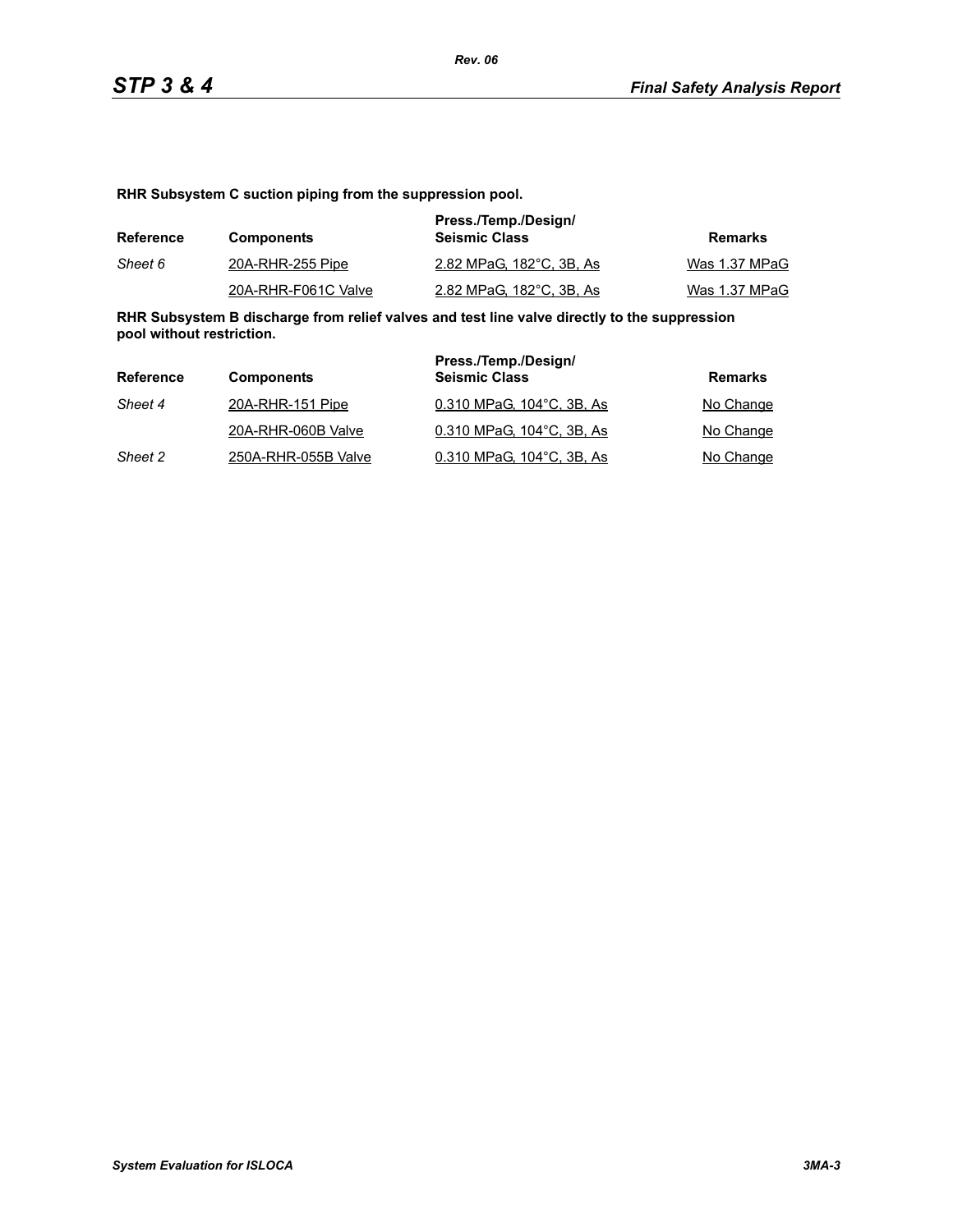**RHR Subsystem B interface with Radwaste System.**

| Reference | <b>Components</b>                                   | Press./Temp./Design/<br><b>Seismic Class</b> | <b>Remarks</b> |
|-----------|-----------------------------------------------------|----------------------------------------------|----------------|
| Sheet 4   | 150A-RHR-023 Pipe                                   | 3.43 MPaG, 66°C, 3B, As                      | No Change      |
|           | 150A-RHR-230 Pipe                                   | 3.43 MPaG, 66°C, 3B, As                      | No Change      |
|           | 150A-RHR-129 Pipe                                   | 3.43 MPaG, $48266^{\circ}$ C, 3B, As         | No Change      |
|           | 150A-RHR-FE012B Flow El.                            | 3.43 MPaG, 66°C, 3B, As                      | No Change      |
|           | 20A-RHR-739 Pipe                                    | 3.43 MPaG, 66°C, 3B, As                      | No Change      |
|           | 20A-RHR-740 Pipe                                    | 3.43 MPaG, 66°C, 3B, As                      | No Change      |
|           | <b>20A-RHR-714B Valve</b>                           | <u>3.43 MPaG, 66°C, 3B, As</u>               | No Change      |
|           | 20A-RHR-715B Valve                                  | 3.43 MPaG, 66°C, 3B, As                      | No Change      |
|           | 20A-RHR-716B Valve                                  | 3.43 MPaG, 66°C, 3B, As                      | No Change      |
|           | 20A-RHR-717B Valve                                  | 3.43 MPaG, 66°C, 3B, As                      | No Change      |
|           | 20A-RHR-FT012B Press.Trans. 3.43 MPaG, 66°C, 3B, As |                                              | No Change      |
|           | 100A-RHR-146 Pipe                                   | 3.43 MPaG, 66°C, 3B, As                      | No Change      |
|           | 100A-RHR-F052B Valve                                | 3.43 MPaG, 66°C, 3B, As                      | No Change      |
|           | 200A-LCW- <del>CSSS</del> Pipe                      | 0.981 MPaG, 66°C, 4D, B                      | No Change      |
|           | 200A-LCW-GSSS Valve LO                              | 0.981 MPaG, 66°C, 4D, B                      | No Change      |
|           | 200A-LCW-CSSS AO Valve                              | 0.981 MPaG, 66°C, 4D, B                      | No Change      |
|           | 200A-LCW-CSSS Valve LO                              | 0.981 MPaG, 66°C, 4D, B                      | No Change      |
|           | 200A-LCW-CSSS AO Valve                              | 0.981 MPaG, 66°C, 4D, B                      | No Change      |
|           | 200A-LCW-SS Valve LO                                | 0.981 MPaG, 66°C, 4D, B                      | No Change      |
|           | 200A-LCW-SS AO Valve                                | 0.981 MPaG, 66°C, 4D, B                      | No Change      |
|           | * LCW Collector Tank C                              | 0 MPaG, 66°C, 4D, B                          | No Change      |
|           | 200A-LCW-SS Valve LO                                | 0.981 MPaG, 66°C, 4D, B                      | No Change      |
|           | 200A-LCW-SS AO Valve                                | 0.981 MPaG, 66°C, 4D, B                      | No Change      |
|           | * LCW Collector Tank D                              | 0 MPaG, 66°C, 4D, B                          | No Change      |

**RHR Subsystem C discharge fill pump suction piping from the suppression pool.**

| <b>Reference</b> | <b>Components</b>        | Press./Temp./Design/<br><b>Seismic Class</b> | <b>Remarks</b> |
|------------------|--------------------------|----------------------------------------------|----------------|
| Sheet 6          | 25A-RHR-770 Pipe         | 2.82 MPaG, 182°C, 3B, As                     | Was 1.37 MPaG  |
|                  | 25A-RHR-F718C Valve      | 2.82 MPaG, 182°C, 3B, As                     | Was 1.37 MPaG  |
|                  | 25A-RHR-F719C Valve      | 2.82 MPaG, 182°C, 3B, As                     | Was 1.37 MPaG  |
|                  | 25A-RHR-PX013C Press.Pt. | 2.82 MPaG, 182°C, 3B, As                     | Was 1.37 MPaG  |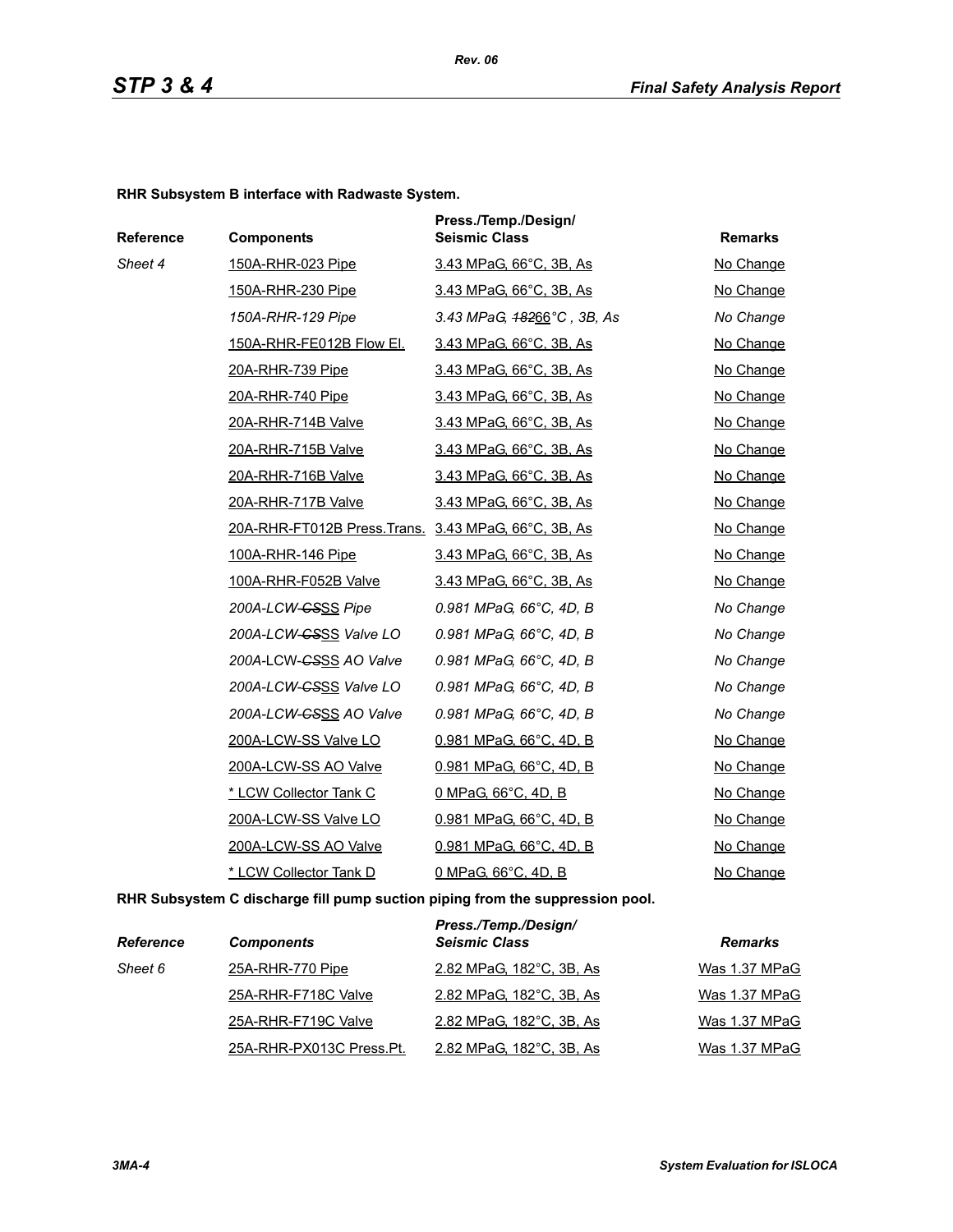**RHR Subsystem C discharge from relief valves and test line valve direct to the suppression pool without restriction.**

| <b>Reference</b> | <b>Components</b>                                                   | Press./Temp./Design/<br><b>Seismic Class</b>                                     | <b>Remarks</b> |
|------------------|---------------------------------------------------------------------|----------------------------------------------------------------------------------|----------------|
| Sheet 6          | <u>20A-RHR-254 Pipe</u>                                             | 0.310 MPaG, 104°C, 3B, As                                                        | No change      |
|                  | 20A-RHR-060C Valve                                                  | 0.310 MPaG, 104°C, 3B, As                                                        | No change      |
| Sheet 2          | 250A-RHR-F055C Valve                                                | 0.310 MPaG, 104°C, 3B, As                                                        | No change      |
|                  | RHR Subsystem C flushing line interface at branch discharge to RPV. |                                                                                  |                |
| <b>Reference</b> | <b>Components</b>                                                   | Press./Temp./Design/<br><b>Seismic Class</b>                                     | <b>Remarks</b> |
| Sheet 7          | 100A-RHR -F032C Valve                                               | 3.43 MPaG, 182°C, 3B, As                                                         | No change      |
|                  |                                                                     | RHR Subsystem C flushing line interface at suction of shutdown branch from RPV.  |                |
| <b>Reference</b> | <b>Components</b>                                                   | Press./Temp./Design/<br><b>Seismic Class</b>                                     | <b>Remarks</b> |
| Sheet 21         | 100A-MUWC-140139 Pipe                                               | 1.37 MPaG, 66°C, 4D, B                                                           | No change      |
| Sheet 2          | 100A-RHR-F040C Valve                                                | 2.82 MPaG, 182°C, 3B, As                                                         | Was 1.37 MPaG  |
|                  |                                                                     | RHR Subsystem C outdoor fire truck connection in RHR pump discharge pipe to RPV. |                |
| <b>Reference</b> | <b>Components</b>                                                   | Press./Temp./Design/<br><b>Seismic Class</b>                                     | <b>Remarks</b> |
| Sheet 7          | 20100A-RHR-FE-100 Flow<br>EI.                                       | 3.43 MPaG, 182°C, 3B, As                                                         | No change      |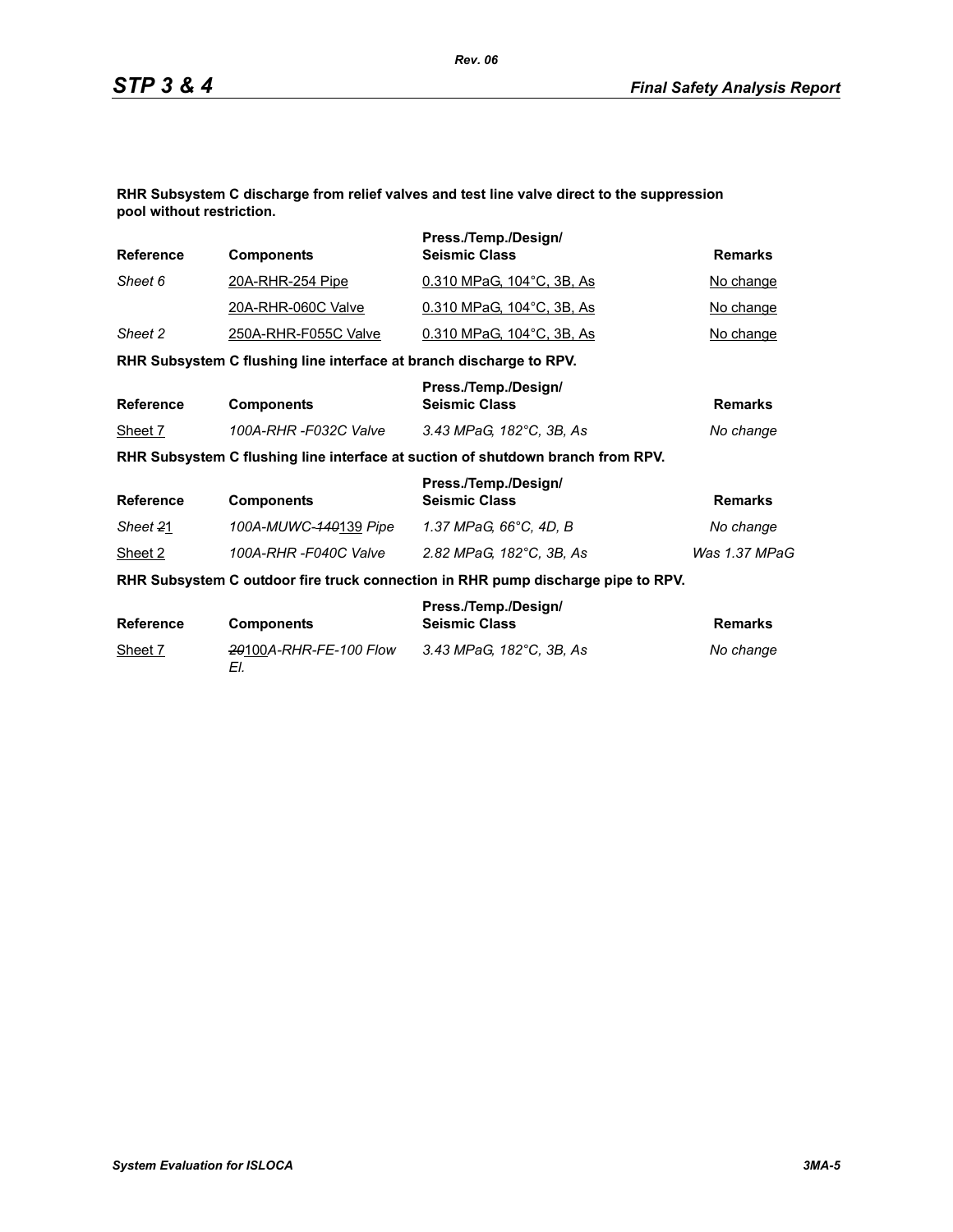# **3MA.3.3 Upgraded Components - HPCF System** STD DEP 3MA-1

**HPCF Subsystem B suction piping from the suppression pool.**

| <b>Reference</b> | <b>Components</b>   | Press./Temp./Design/<br><b>Seismic Class</b> | Remarks       |
|------------------|---------------------|----------------------------------------------|---------------|
| Sheet 2          | xxA-HPCF-030B Valve | 2.82 MPaG, 104°C, 3B, As                     | Was 1.37 MPaG |
|                  | xxA-HPCF-xxx Pipe   | 2.82 MPaG, 104 °C, 3B, As                    | Was 1.37 MPaG |

**HPCF Subsystem B keep fill line interface.**

| <b>Reference</b> | <b>Components</b>                                    | Press./Temp./Design/<br><b>Seismic Class</b> | <b>Remarks</b> |
|------------------|------------------------------------------------------|----------------------------------------------|----------------|
| Sheet 1          | 20A-HPCF-707 Pipe                                    | 10.79 MPaG, 100°C, 3B, As                    | No change      |
|                  | 20A-HPCF-716B Valve                                  | 10.79 MPaG, 100°C, 3B, As                    | No change      |
|                  | 20A-HPCF-717B Valve                                  | 10.79 MPaG, 100°C, 3B, As                    | No change      |
|                  | 20A-HPCF-PX010B Press. Pt. 10.79 MPaG, 100°C, 3B, As |                                              | No change      |

### **HPCF Subsystem C suction piping from the suppression pool and condensate storage tank.**

| <b>Reference</b> | <b>Components</b>         | Press./Temp./Design/<br><b>Seismic Class</b> | <b>Remarks</b> |
|------------------|---------------------------|----------------------------------------------|----------------|
| Sheet 2          | 20A-HPCF-PX004C Press, Pt | 2.82 MPaG, 100°C, 3B, As                     | Was 1.37 MPaG  |
|                  | 400A-HPCF-406110 Pipe     | 2.82 MPaG, 100°C, 3B, As                     | Was 1.37 MPaG  |
|                  | 20A-HPCF-F030C Valve      | 2.82 MPaG, 100°C, 3B, As                     | Was 1.37 MPaG  |
|                  | 20A-HPCF-xxx-Pipe         | 2.82 MPaG, 100°C, 3B, As                     | Was 1.37 MPaG  |
|                  | 400A-HPCF-110 Pipe        | 0.310 MPaG, 104°C, 3B, As                    | No change      |
|                  | 400A-HPCF-105 Pipe        | <u>1.37 MPaG, 66°C, 3B, B(S1,S2)</u>         | No change      |

**HPCF Subsystem C keep fill line interface.**

| <b>Reference</b> | <b>Components</b>         | Press./Temp./Design/<br><b>Seismic Class</b> | <b>Remarks</b> |
|------------------|---------------------------|----------------------------------------------|----------------|
| Sheet 1          | 20A-HPCF-807 Pipe         | 10.79 MPaG, 100°C, 3B, As                    | No change      |
|                  | 20A-HPCF-716C Valve       | 10.79 MPaG, 100°C, 3B, As                    | No change      |
|                  | 20A-HPCF-717C Valve       | 10.79 MPaG, 100°C, 3B, As                    | No change      |
|                  | 20A-HPCF-PX010C Press.Pt. | 10.79 MPaG, 100°C, 3B, As                    | No change      |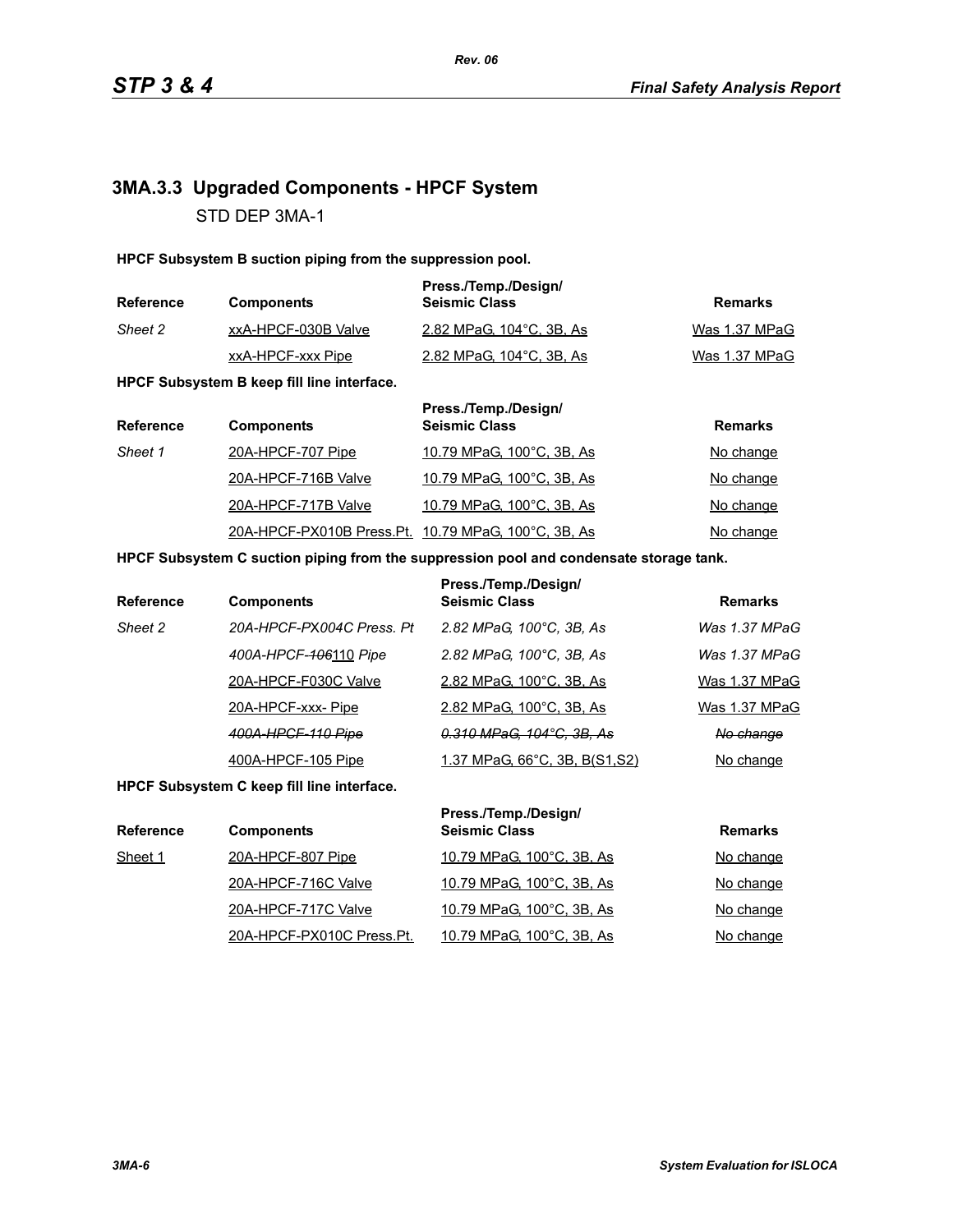# **3MA.4.1 Upgrade Description**

STD DEP Admin

*The URS boundary was terminated at the last valve before the suppression pool, which is valve E510-F006*E51-F006 *and is normally closed. The suppression pool is a large structure, impractical to upgrade to the URS design pressure. The only portions of the RCIC System that are not upgraded to the URS design pressure is unobstructed piping to the suppression pool.*

# **3MA.4.3 Upgraded Components - RCIC System**

STD DEP T1 2.4-3

STD DEP 3MA-1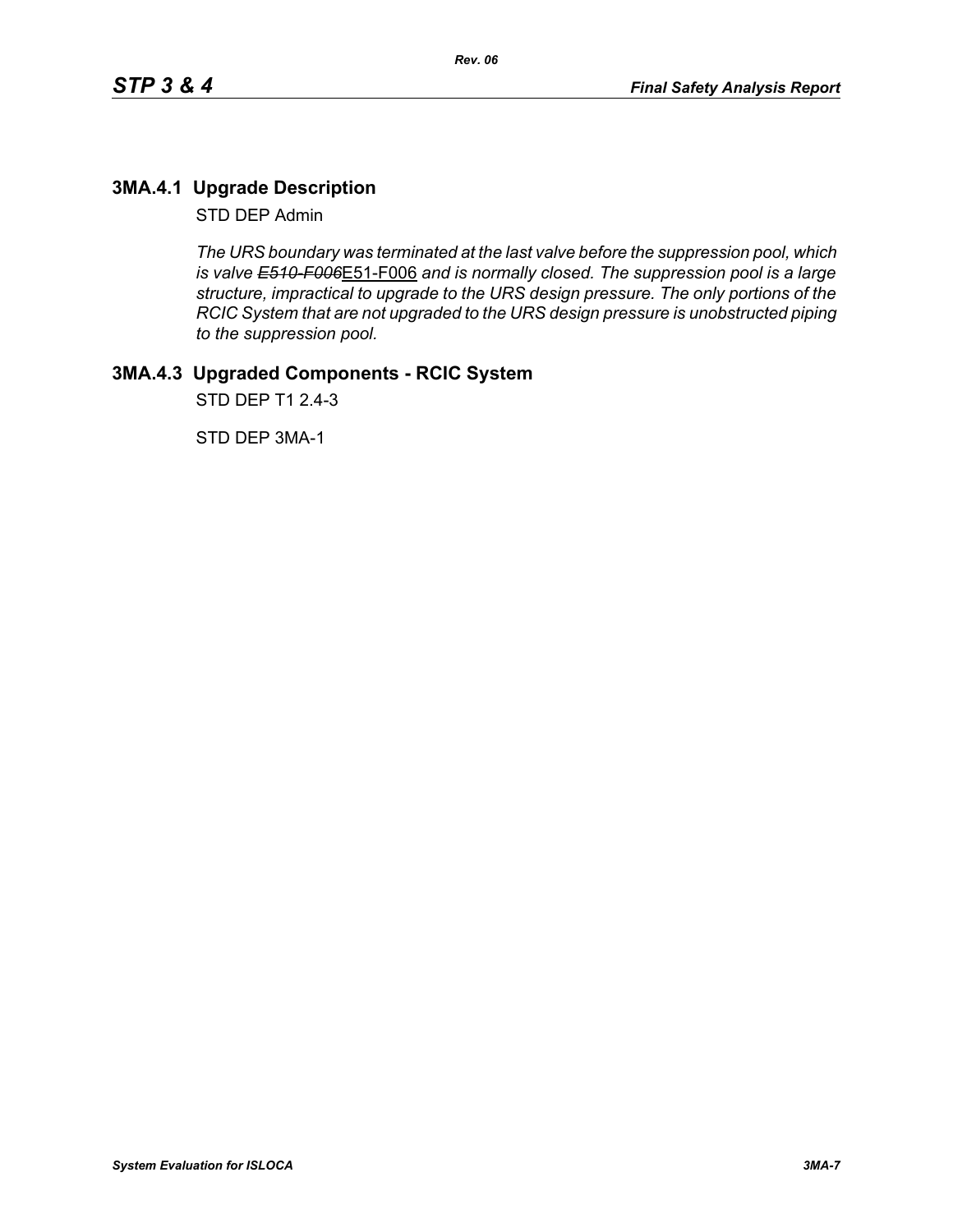# **RCIC turbine condensate piping to the suppression pool**

| <b>Reference</b> | <b>Components</b>               | Press./Temp./Design/<br><b>Seismic Class</b> | <b>Remarks</b>        |
|------------------|---------------------------------|----------------------------------------------|-----------------------|
| Sheet 3          | 20A-RCIC-723-S Pipe             | 8.62 MPaG, 302°C, 3B, As                     | Was 0.981 MPaG        |
|                  | 20A-RCIC-724-S Pipe             | 8.62 MPaG, 302°C, 3B, As                     | Was 0.981 MPaG        |
|                  | 20A-RCIC-725-S Pipe             | 8.62 MPaG. 302°C. 3B. As                     | Was 0.981 MPaG        |
|                  | 20A-RCIC-726-S Pipe             | 8.62 MPaG, 302°C, 3B, As                     | Was 0.981 MPaG        |
|                  | 20A-RCIC-F724 Valve             | 8.62 MPaG, 302°C, 3B, As                     | Was 0.981 MPaG        |
|                  | 20A-RCIC-F725 Valve             | 8.62 MPaG, 302°C, 3B, As                     | Was 0.981 MPaG        |
|                  | 20A-RCIC-PT014A Press. Trans.   | 8.62 MPaG, 302°C, 3B, As                     | Was 0.981 MPaG        |
|                  | 20A-RCIC-PT014B Press.Trans.    | 8.62 MPaG, 302°C, 3B, As                     | Was 0.981 MPaG        |
|                  | 20A-RCIC-PT014E Press.Trans.    | 8.62 MPaG, 302°C, 3B, As                     | Was 0.981 MPaG        |
|                  | 20A-RCIC-PT014F Press.Trans.    | 8.62 MPaG, 302°C, 3B, As                     | Was 0.981 MPaG        |
|                  |                                 | Press./Temp./Design/                         |                       |
| Reference        | <b>Components</b>               | <b>Seismic Class</b>                         | Remarks               |
|                  | <u>** 25A-RCIC-051-S Pipe</u>   | 8.62 MPaG, 302°C, 3B, As                     | Was 0.981 MPaG        |
|                  | ** 25A-RCIC-F051 Valve-         | 8.62 MPaG. 302°C.3B.As                       | Was 0.981 MPaG        |
|                  | ** 25A-RCIC-D012 Strainer       | 8.62 MPaG, 302°C, 3B, As                     | Was 0.981 MPaG        |
|                  | <u>** 25A-RCIC-D013 S.Trap-</u> | 8.62 MPaG, 302°C, 3B, As                     | <b>Was 0.981 MPaG</b> |
|                  | ** 25A-RCIC-F052 Valve-         | 8.62 MPaG, 302°C, 3B, As                     | Was 0.981 MPaG        |
| Sheet 3          | ** 25A-RCIC-052-S Pipe-         | 2.82 MPaG, 184°C, 4D, As                     | Was 0.981 MPaG        |
|                  | xxA-RCIC-xxx Pipe               | 8.62 MPaG, 302°C, 3B, As                     | Was 0.981 MPaG        |
|                  | 80A-RCIC-054-S Pipe             | 0.981 MPaG, 184°C, 3B, As                    | No change             |
|                  | 80A-RCIC-F054-S Check V.        | 0.981 MPaG, 184°C, 3B, As                    | No change             |
|                  | 80A-RCIC-F055-S Check V.        | 0.981 MPaG, 184°C, 3B, As                    | No change             |
| Sheet 1          | A-RCIC-F069 T.Valve             | 2.828.62 MPaG, 184°C 302°C,<br>3B, As        | Was 10.981 MPaG       |

*\* Vent via Rupture Disks.*

*\*\* RCIC Turbine Condensate Piping to the Barometric Condenser.*

### **RCIC pump suction piping**

| <b>Reference</b> | <b>Components</b>    | Press./Temp./Design/<br><b>Seismic Class</b> | <b>Remarks</b> |
|------------------|----------------------|----------------------------------------------|----------------|
| Sheet 1          | 200A-RCIC-F060 Valve | 2.82 MPaG, 77°C, 3B, As                      | Was 1.37 MPaG  |
|                  | 20A-RCIC-xxx Pipe    | 2.82 MPaG, 77°C, 3B, As                      | Was 1.37 MPaG  |
|                  | xxA-RCIC-F062 Valve  | 2.82 MPaG, 104°C, 3B, As                     | Was 1.37 MPaG  |
|                  | xxA-RCIC-xxx-Pipe    | 2.82 MPaG, 104°C, 3B, As                     | Was 1.37 MPaG  |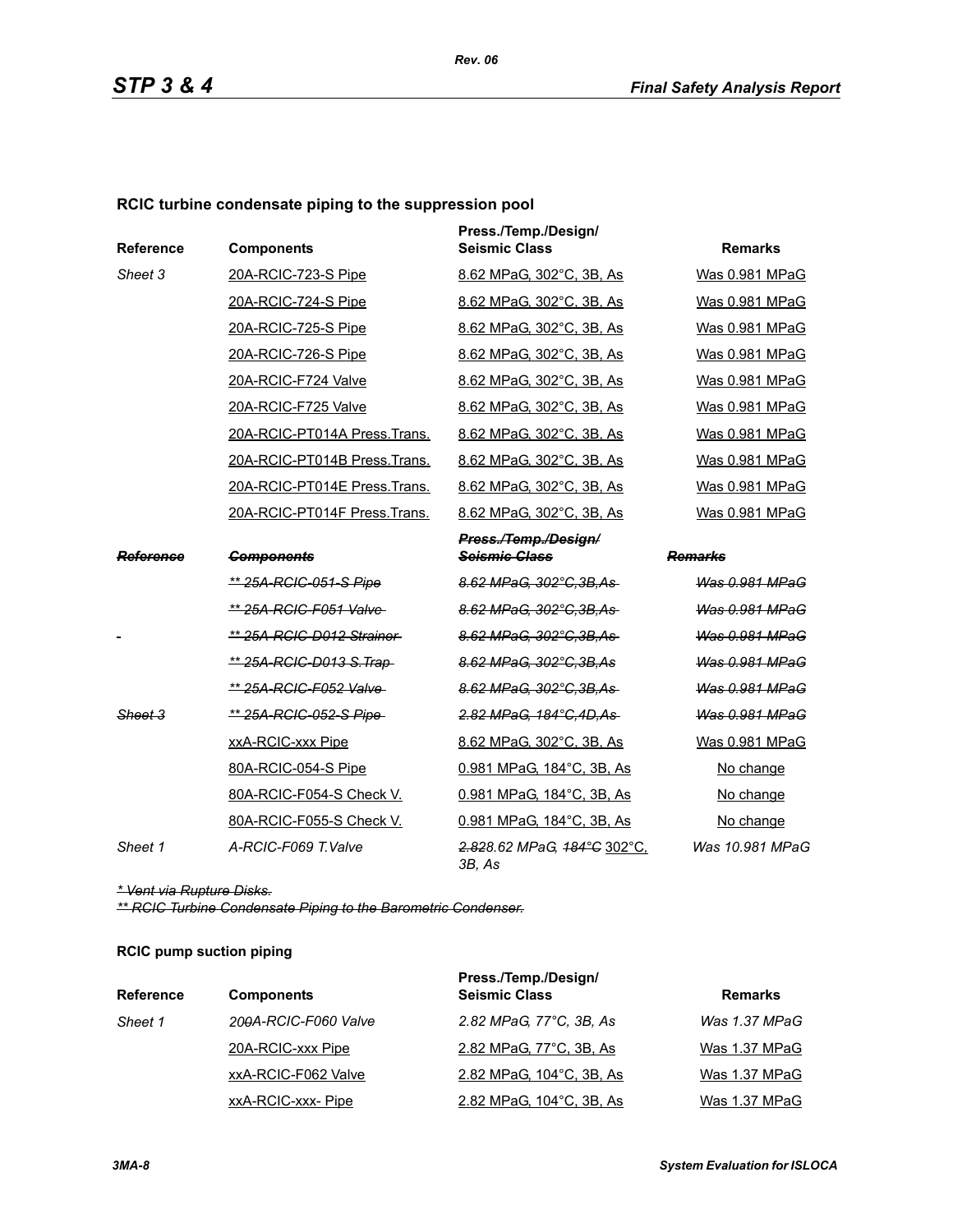**RCIC discharge from relief valves and test line valve direct to the suppression pool without restriction.**

| Reference | <b>Components</b>                                                  | Press./Temp./Design/<br><b>Seismic Class</b> | Remarks   |
|-----------|--------------------------------------------------------------------|----------------------------------------------|-----------|
| Sheet 2   | 250A-RHR- 008 Pipe                                                 | 0.310 MPaG. 104°C.3B.As                      | No change |
|           | <b>RGIC vacuum tank condensate piping to the suppression pool.</b> |                                              |           |

| <b>Reference</b>   | <b>Components</b>           | Press./Temp./Design/<br><del>Scismic Class</del> | <del>Remarks</del>        |
|--------------------|-----------------------------|--------------------------------------------------|---------------------------|
| <del>Sheet 3</del> | 50A-RCIC-Vacuum Pump-       | <u>2.82 MPaG. 121°C.4D.As</u>                    | <u>Was 0.755 MPaG</u>     |
|                    | <u>50A-RCIC-044-S Pipe-</u> | <del>2.82 MPaG. 88°C.4D.As</del>                 | <del>Was 0.310 MPaG</del> |
|                    | <u>50A-RCIC-067-S Pipe </u> | <del>2.82 MPaG. 88°C.4D.As</del>                 | <del>Was 0.310 MPaG</del> |
|                    | 50A-RGIG-PGV Valve          | <u>2.82 MPaG. 121°C.4D.As-</u>                   | <del>Was 0.755 MPaG</del> |
| <del>Sheet 3</del> | <u>20A-RCIC-068-S Pipe </u> | <del>2.82 MPaG. 121°C.4D.As-</del>               | <del>Was 0.981 MPaG</del> |
| Sheet 1            | 50A-RCIC-F046 Check V       | <del>2.82 MPaG, 104°C.3B.As-</del>               | Was 0.310 MPaG            |
|                    | <u>20A-RCIC-057-S Pipe </u> | <u>2.82 MPaG. 104°C.3B.As-</u>                   | <del>Was 0.310 MPaG</del> |
|                    | 20A-RCIC-F059 T.Valve       | <del>2.82 MPaG, 104°C.3B.As -</del>              | <del>Was 0.310 MPaG</del> |
|                    | 50A-RCIC-F047 MO Valve      | <del>2.82 MPaG, 104°C.3B.As -</del>              | <del>Was 0.310 MPaG</del> |
|                    | <u>50A-RCIC-045-S Pipe-</u> | <u>0.981 MPaG. 104°C.3B.As-</u>                  | <del>No change</del>      |
|                    |                             |                                                  |                           |

*Sheet 1 Suppression Pool*

*RCIC steam drains from trip and throttle valve piping and turbine to condensate chamber*

|                    |                                | Press./Temp./Design/     |                |
|--------------------|--------------------------------|--------------------------|----------------|
| Reference          | <b>Components</b>              | Seismic Class            | <b>Remarks</b> |
| <del>Sheet 3</del> | <u>* 20A-RCIC-063-S Pipe</u>   | 8.62 MPaG, 302°C, 3B, As | Was 0.981 MPaG |
| $\sim$             | <u>* 20A-RCIC-061-S Pipe-</u>  | 8.62 MPaG, 302°C, 3B, As | Was 0.981 MPaG |
| $\blacksquare$     | <u>** 20A-RCIC-064-S Pipe-</u> | 8.62 MPaG, 302°C, 3B, As | Was 0.981 MPaG |
|                    |                                |                          |                |

*\* RCIC Trip and Throttle Valve leakoffs are piped to Condensing Chamber. \*\* RCIC Turbine Condensate Drain connects to the Condensing Chamber*

*RCIC turbine valve leakoffs are piped to the barometric condenser*

|           |                                 | Press./Temp./Design/     |                           |  |
|-----------|---------------------------------|--------------------------|---------------------------|--|
| Reference | <b>Components</b>               | Seismic Class            | <b>Remarks</b>            |  |
| Sheet 3   | * 25A-RCIC-058-S Pipe           | 2.82 MPaG, 184°C, 4D, As | <del>Was 0.981 MPaG</del> |  |
|           | ** 25A-RCIC-059-S Pipe          | 2.82 MPaG, 184°C, 4D, As | Was 0.981 MPaG            |  |
| $\sim$    | <del>Barometric Condenser</del> | 2.82 MPaG, 184°C, 4D, As | <del>Was 0.755 MPaG</del> |  |
| $\sim$    | *** 25A-RCIC-065-S Pipe         | 2.82 MPaG, 184°C, 4D, As | <b>Was 0.755 MPaG</b>     |  |
| $\sim$    | 25A-RCIC-Relief Valve           | 2.82 MPaG, 121°C,4D,As   | <b>Was 0.755 MPaG</b>     |  |
|           | 25A-RCIC-066-S Pipe-            | 0 MPaG, 121°C, 4D, As    | No change                 |  |

*\* RCIC Trip and Throttle Valve Stem leakoff is piped to the Barometric* 

*\*\* RCIC Turbine Governor Valve Stem is piped to the to Barometric Condenser. \*\*\* Barometric Condenser Press. relief and piping.*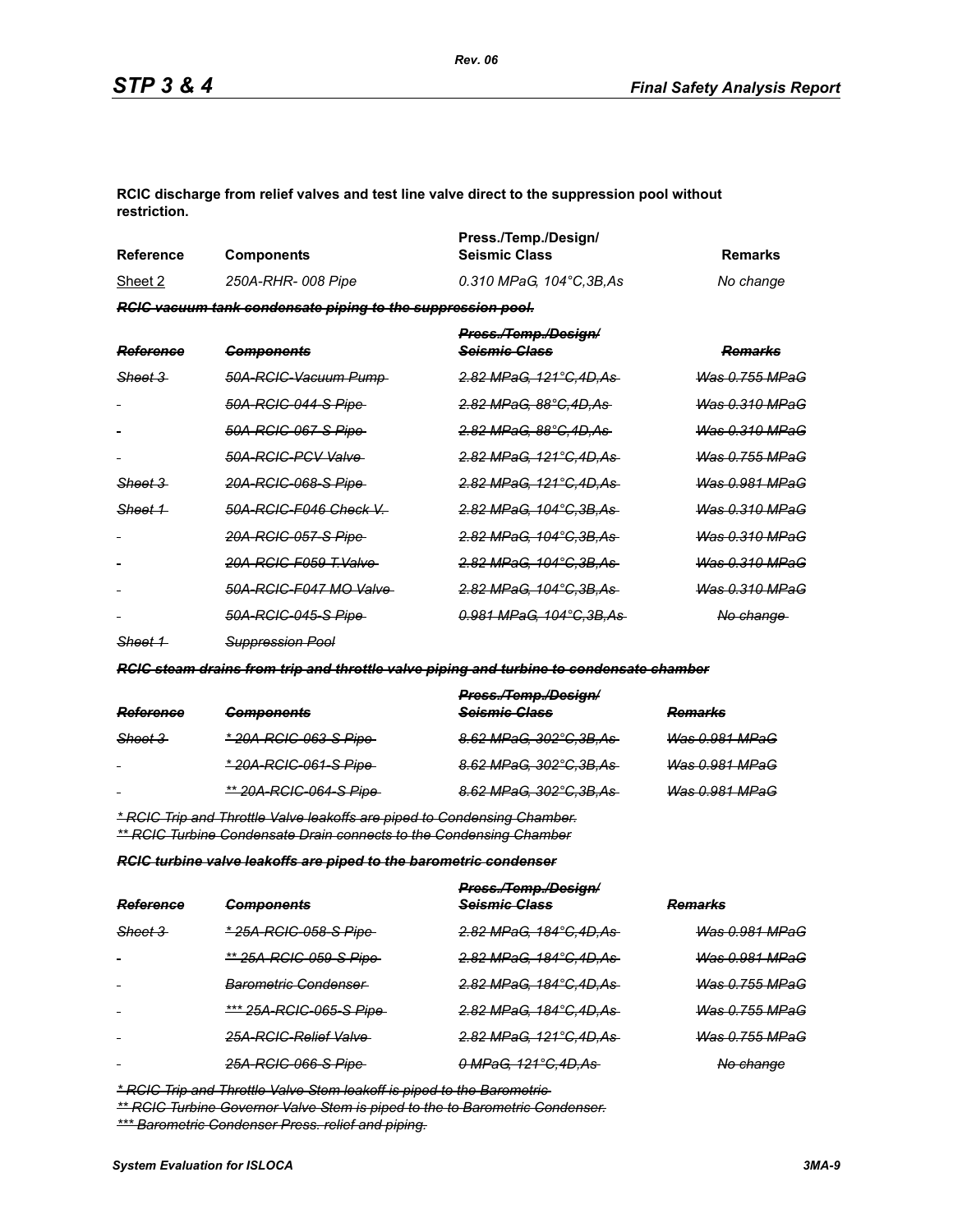*RCIC pump cooling water piping for pump and turbine lube oil coolers*

| Reference          | <b>Components</b>                   | Press./Temp./Design/<br><del>Scismic Class</del> | Remarks                   |
|--------------------|-------------------------------------|--------------------------------------------------|---------------------------|
| <del>Sheet 3</del> | 50A-RGIC-011-W Pipe                 | 2.82 MPaG.77°C.3B.As                             | Was 0.863 MPaG            |
|                    | 50A-RGIC-028-W Pipe                 | 2.82 MPaG, 77°C.3B.As                            | Was 0.863 MPaG            |
|                    | 50A-RCIC-F030 Relief V.             | <u>2.82 MPaG, 77°C,3B,As</u>                     | <del>Was 0.863 MPaG</del> |
|                    | 50A-RCIC-029-W Pipe                 | <u>2.82 MPaG, 77°C,3B,As</u>                     | Was 0.863 MPaG            |
|                    | 20A-RCIC-713-W Pipe                 | <del>2.82 MPaG, 77°C.3B.As</del>                 | <b>Was 0.863 MPaG</b>     |
|                    | 20A-RCIC-PX018 Press                | 2.82 MPaG, 77°C, 3B, As                          | Was 0.863 MPaG            |
|                    | 50A-RCIC-Turb.LO Cooler             | <u>2.82 MPaG, 77°C,3B,As</u>                     | <del>Was 0.863 MPaG</del> |
|                    | 50A-RCIC-Pump LO-Cooler-            | <u>2.82 MPaG, 77°C,3B,As-</u>                    | <del>Was 0.863 MPaG</del> |
|                    | <del>15A-RCIC-TX019 Temp.Pt.</del>  | <del>2.82 MPaG. 77°C.3B.As</del>                 | <del>Was 0.863 MPaG</del> |
|                    | 20A-RCIC-714-W Pipe                 | <u>2.82 MPaG, 77°C,3B,As-</u>                    | <del>Was 0.863 MPaG</del> |
|                    | <del>20A-RCIC-F714 Valve</del>      | <u>2.82 MPaG, 77°C,3B,As</u>                     | <del>Was 0.863 MPaG</del> |
|                    | <del>20A-RCIC-PX020 Press.Pt.</del> | <u>2.82 MPaG, 77°C,3B,As</u>                     | <del>Was 0.863 MPaG</del> |
|                    | <u>15A-RCIC-012-W Pipe </u>         | <u>2.82 MPaG, 77°C,3B,As</u>                     | <del>Was 0.863 MPaG</del> |
|                    | <u>15A-RCIC-013-W Pipe </u>         | <u>2.82 MPaG, 77°C,3B,As</u>                     | <del>Was 0.863 MPaG</del> |
|                    | <u>15A-RCIC-014-W Pipe</u>          | <del>2.82 MPaG, 77°C.3B.As</del>                 | <del>Was 0.863 MPaG</del> |
|                    | <u>15A-RCIC-015-W Pipe </u>         | <del>2.82 MPaG, 77°C.3B.As</del>                 | <del>Was 0.863 MPaG</del> |
| Sheet 3            | Barometric Condenser                | <del>2.82 MPaG. 121°C.4D.As-</del>               | Was 0.755 MPaG            |

*RCIC vacuum tank and condensate pump piped to RCIC pump suction pipe*

| Reference | <del>Components</del>               | Press./Temp./Design/<br><del>Scismic Class</del> | <del>Remarks</del>        |
|-----------|-------------------------------------|--------------------------------------------------|---------------------------|
| Sheet 3   | <del>RCIC Vacuum Tank</del>         | 2.82 MPaG, 77°C.4D.As                            | Was 0.755 MPaG            |
|           | <b>RGIC Press</b> , Switch H        | <del>2.82 MPaG, 121°C,4D,As-</del>               | <del>Was 0.755 MPaG</del> |
|           | <del>RCIC Level Switch H</del>      | <del>2.82 MPaG. 121°C.4D.As-</del>               | <u>Was 0.755 MPaG</u>     |
|           | RGIC Level Switch L                 | 2.82 MPaG, 121°C, 4D, As                         | <del>Was 0.755 MPaG</del> |
|           | <b>RGIG Cond. Pump</b>              | <del>2.82 MPaG. 88°C.4D.As-</del>                | <del>Was 1.37 MPaG</del>  |
|           | 50A-RCIC-F014 Check V.-             | 2.82 MPaG, 88°C, 4D, As                          | <b>Was 1.37 MPaG</b>      |
|           | 50A-RCIC-016-W Pipe-                | <del>2.82 MPaG. 88°C.4D.As-</del>                | <b>Was 1.37 MPaG</b>      |
|           | 20A-RCIC-715-W Pipe                 | <del>2.82 MPaG. 88°C.4D.As-</del>                | <b>Was 1.37 MPaG</b>      |
|           | 20A-RCIC-F715 Valve                 | <del>2.82 MPaG. 88°C.4D.As-</del>                | <b>Was 1.37 MPaG</b>      |
|           | <del>20A-RCIC-PX021 Press.Pt.</del> | <del>2.82 MPaG. 88°C.4D.As-</del>                | <b>Was 1.37 MPaG</b>      |
|           | 50A-RCIC-F015 Valve                 | <del>2.82 MPaG. 88°C.3B.As-</del>                | <b>Was 1.37 MPaG</b>      |
|           | 50A-RCIC-017-W Pipe                 | <u>2.82 MPaG, 88°C,3B,As-</u>                    | <b>Was 1.37 MPaG</b>      |
|           | 50A-RCIC-030-W Pipe                 | <del>2.82 MPaG. 88°C.3B.As-</del>                | <b>Was 1.37 MPaG</b>      |
|           | 50A-RCIC-F031 MO Valve              | <del>2.82 MPaG. 88°C.3B.As-</del>                | <b>Was 1.37 MPaG</b>      |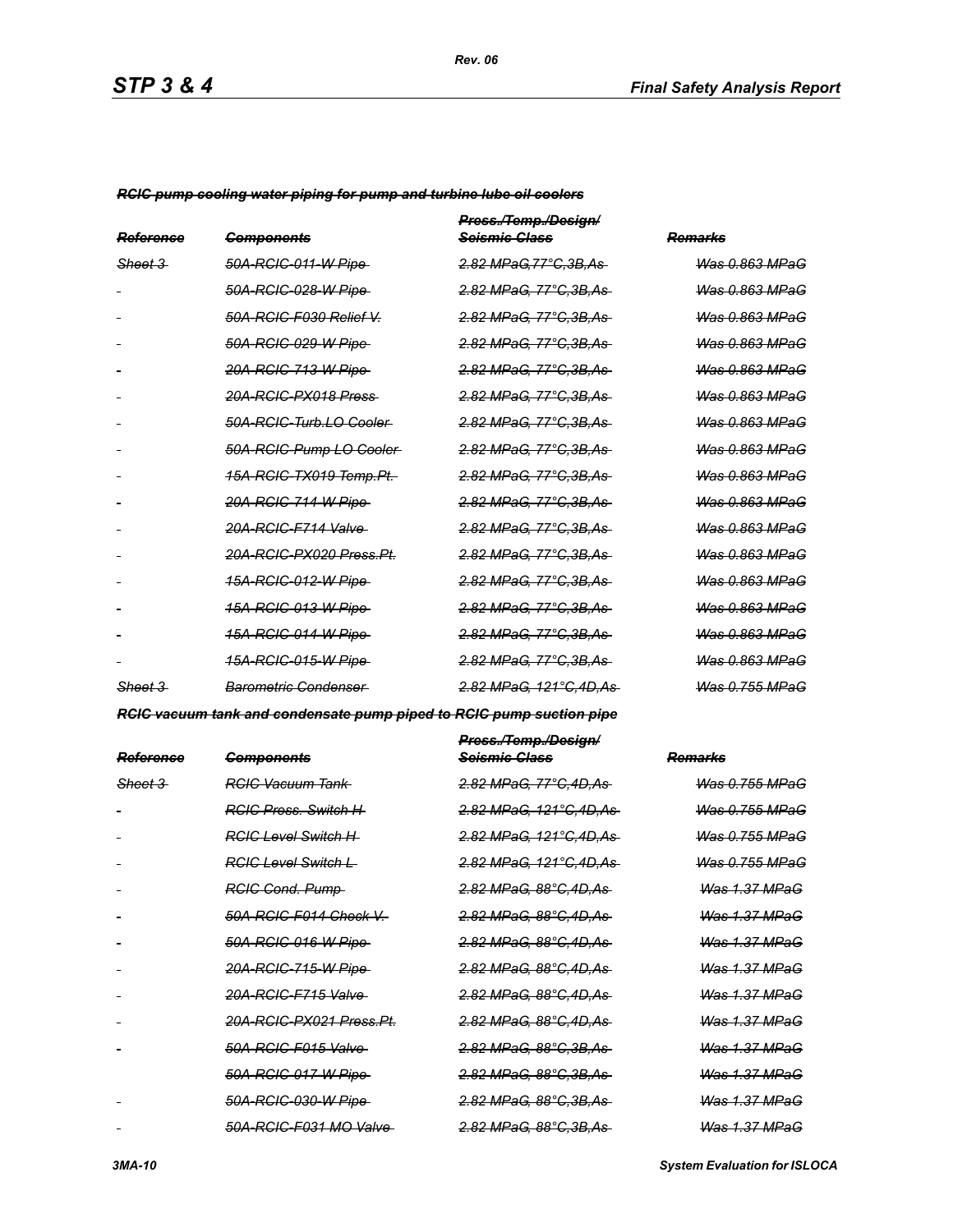| $\sim$ | 50A-RCIC-F032 AO Valve- | <del>2.82 MPaG, 88°C,3B,As-</del> | <del>Was 1.37 MPaG</del> |
|--------|-------------------------|-----------------------------------|--------------------------|
|        | 20A-RCIC-032-W Pipe-    | <del>2.82 MPaG, 88°C,3B,As-</del> | <del>Was 1.37 MPaG</del> |
|        | 20A-RCIC-F034 T.Valve   | <del>2.82 MPaG, 88°C,3B,As-</del> | <b>Was 1.37 MPaG</b>     |
| $\sim$ | * 50A-RCIC-F016 Check   | <del>2.82 MPaG, 77°C,3B,As-</del> | <b>Was 1.37 MPaG</b>     |

*\* 50A-RCIC-017 Pipe connects with RCIC pump suction 200A-RCIC-001-W Pipe on sheet 1 upgraded to 2.82 MPaG.*

### *Sheet 2: Valve gland leak off piping*

*Branch piping from RCIC steam supply isolation valves FO-035,inside primary containment and FO-036 outside primary containment to VGL Radwaste Treatment System.*

| Reference            | Componente<br><del>components</del> | Press./Temp./Design/Seismic-<br><b>Class</b> | <b>Remarks</b>       |
|----------------------|-------------------------------------|----------------------------------------------|----------------------|
| <del>Sh 2.1-11</del> | 25A-RCIC-506-S Pipe                 | 8.62 MPaG, 302°C, 1A, As                     | <b>Reactor Press</b> |
| $+7$                 | 25A-RCIC-507-S Pipe                 | 8.62 MPaG, 302°C, 1A, As                     | <b>Reactor Press</b> |

**Sheet 2: Instrument piping from RCIC steam supply piping to PT-009, PI-010 and level switch LS-011.**

|                  |                     | Press./Temp./Design/     |                      |
|------------------|---------------------|--------------------------|----------------------|
| <b>Reference</b> | <b>Components</b>   | <b>Seismic Class</b>     | <b>Remarks</b>       |
| $Sh$ 2.H-6       | 20A-RCIC-716-S Pipe | 8.62 MPaG, 302°C, 3B, As | Reactor Press        |
|                  | 20A-RCIC-F716 Valve | 8.62 MPaG, 302°C, 3B, As | Reactor Press        |
|                  | 20A-RCIC-F717 Valve | 8.62 MPaG, 302°C, 3B, As | Reactor Press        |
| H-7              | 20A-RCIC-717-S Pipe | 8.62 MPaG, 302°C, 3B, As | <b>Reactor Press</b> |
| $G-5$            | 20A-RCIC-718-S Pipe | 8.62 MPaG, 302°C, 3B, As | Reactor Press        |
|                  | 20A-RCIC-F718 Valve | 8.62 MPaG, 302°C, 3B, As | Reactor Press        |
|                  | 20A-RCIC-F719 Valve | 8.62 MPaG, 302°C, 3B, As | Reactor Press        |
| $F-5$            | 20A-RCIC-719-S Pipe | 8.62 MPaG, 302°C, 3B, As | <b>Reactor Press</b> |
|                  | 20A-RCIC-F720 Valve | 8.62 MPaG, 302°C, 3B, As | <b>Reactor Press</b> |
|                  | 20A-RCIC-F721 Valve | 8.62 MPaG, 302°C, 3B, As | <b>Reactor Press</b> |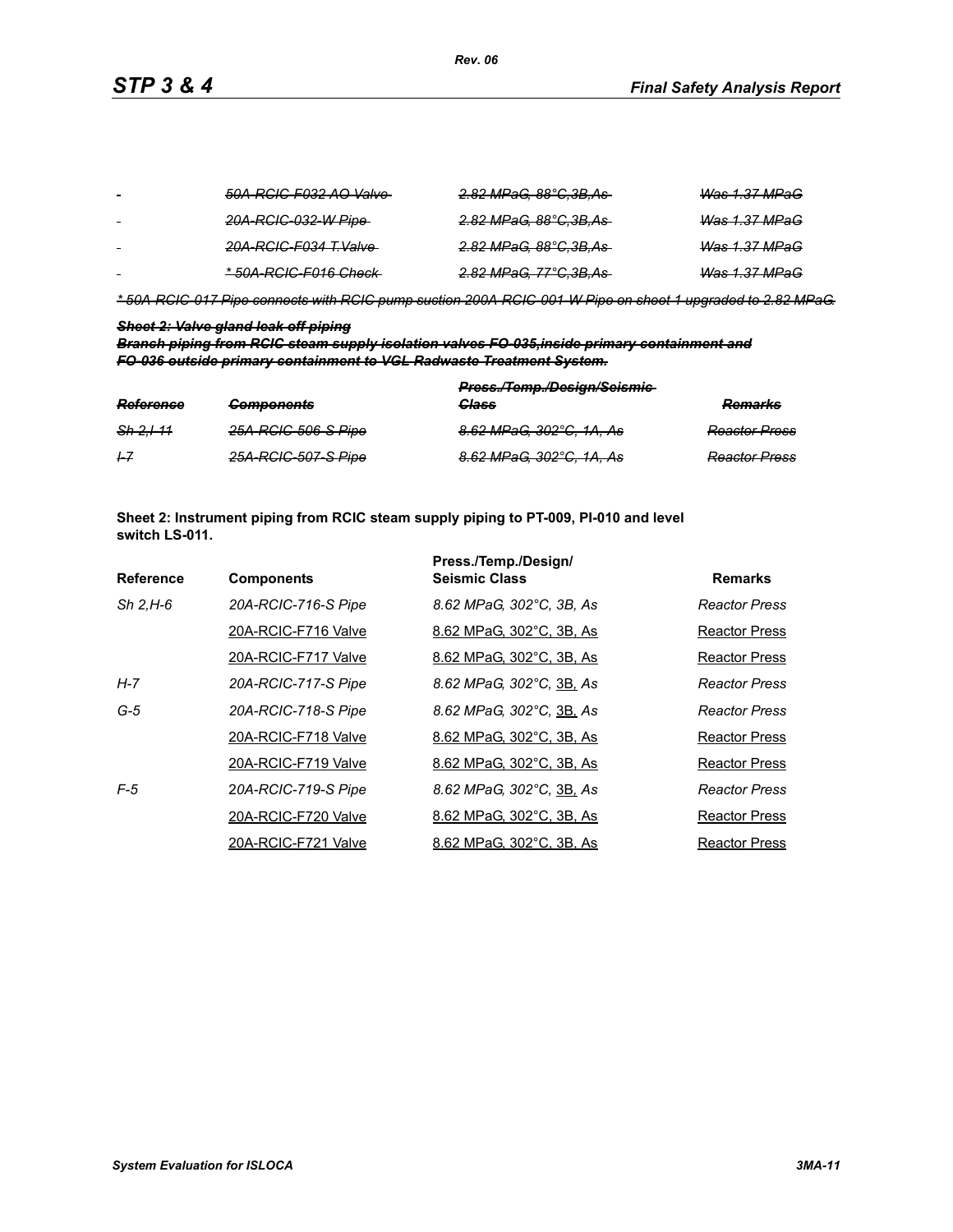# **3MA.5.3 Upgraded Components - CRD System**

STD DEP 3MA-1

**CRD pump suction piping Condensate, Feedwater and Condensate Air Extraction System or Condensate Storage Tank of the Makeup Water System (Condensate).**

| Reference | <b>Components</b>             | Press./Temp./Design/<br><b>Seismic Class</b>   | <b>Remarks</b>       |
|-----------|-------------------------------|------------------------------------------------|----------------------|
| Sheet 1   | 100A-CRD-001 Pipe-S           | 2.82 MPaG, 2066°C, 6D, C                       | Was 1.37 MPaG        |
|           | 150A-MUWC-F-103xxxValve<br>LO | 1.37 MPaG, 66°C, B4D,<br><del>(S1,S2)</del> As | No change            |
|           | 150A-CRD-002-S Pipe           | 2.82 MPaG, 2066°C, 6D, C                       | Was 1.37 MPaG        |
|           | 50A-MUWC- F103Valve           | 1.37 MPaG, 66°C, 64D, C                        | Lock Open            |
|           | 50A-MUWC-103 Pipe             | Static Hd, 66°C, 64D, C                        | No change            |
|           | 50A-CRD-033-S Pipe            | 2.82 MPaG, 20°C, 6D, C                         | Was 1.37 MPaG        |
|           | 50A-CRD-032-S Pipe            | 2.82 MPaG, 20°C, 6D, C                         | <b>Was 1.37 MPaG</b> |
|           | 100A-CRD-F001A Gate V         | 2.82 MPaG, 2066°C, 6D, C                       | Was 1.37 MPaG        |
|           | 100A-CRD-003-S Pipe           | 2.82 MPaG, 2066°C, 6D, C                       | Was 1.37 MPaG        |
| Reference | <b>Components</b>             | Press./Temp./Design/Seismic<br>Class           | <b>Remarks</b>       |
| Sheet 1   | CRD-D001A Filter              | 2.82 MPaG, 2066°C, 6D, C                       | Was 1.37 MPaG        |
|           | 20A-CRD-500-S Pipe            | 2.82 MPaG, 2066°C, 6D, C                       | Was 1.37 MPaG        |
|           | 20A-CRD-F500A Valve NC        | 2.82 MPaG, 2066°C, 6D, C                       | Was 1.37 MPaG        |
|           | 20A-CRD-501-S Pipe            | 2.82 MPaG, 2066°C, 6D, C                       | Was 1.37 MPaG        |
|           | 20A-CRD-F501A Globe V         | 2.82 MPaG, 2066°C, 6D, C                       | Was 1.37 MPaG        |
|           | 100A-CRD-004-S Pipe           | 2.82 MPaG, 2066°C, 6D, C                       | Was 1.37 MPaG        |
|           | 100A-CRD-F002A Gate V         | 2.82 MPaG, 2066°C, 6D, C                       | Was 1.37 MPaG        |
|           | 100A-CRD-F001B Gate V         | 2.82 MPaG, 2066°C, 6D, C                       | Was 1.37 MPaG        |
|           | 100A-CRD-005-S Pipe           | 2.82 MPaG, 2066°C, 6D, C                       | Was 1.37 MPaG        |
|           | CRD-D001B Filter              | 2.82 MPaG, 2066°C, 6D, C                       | Was 1.37 MPaG        |
|           | 20A-CRD-502-S-Pipe            | 2.82 MPaG, 2066°C, 6D, C                       | Was 1.37 MPaG        |
|           | 20A-CRD-F500B Globe V         | 2.82 MPaG, 2066°C, 6D, C                       | Was 1.37 MPaG        |
|           | 20A-CRD-503-S Pipe            | 2.82 MPaG, 2066°C, 6D, C                       | Was 1.37 MPaG        |
|           | 20A-CRD-F501B Globe V         | 2.82 MPaG, 2066°C, 6D, C                       | Was 1.37 MPaG        |
|           | 100A-CRD-006-S Pipe           | 2.82 MPaG, 2066°C, 6D, C                       | Was 1.37 MPaG        |
|           | 100A-CRD-F002B Gate V         | 2.82 MPaG, 2066°C, 6D, C                       | Was 1.37 MPaG        |
|           | 100A-CRD-007-S Pipe           | 2.82 MPaG, 2066°C, 6D, C                       | Was 1.37 MPaG        |
|           | 20A-CRD-700-S Pipe            | 2.82 MPaG, 2066°C, 6D, C                       | Was 1.37 MPaG        |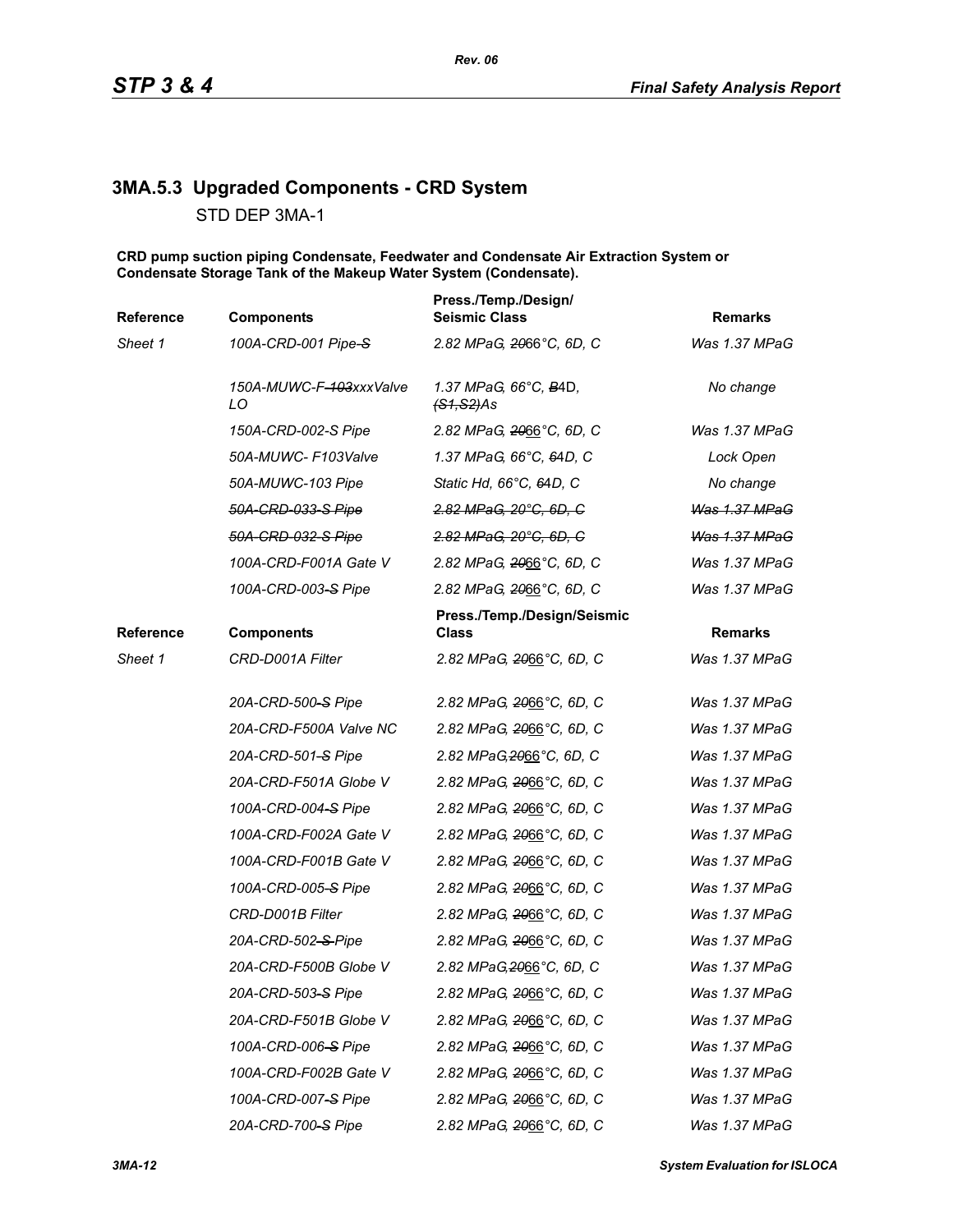#### **CRD pump suction piping Condensate, Feedwater and Condensate Air Extraction System or Condensate Storage Tank of the Makeup Water System (Condensate). (Continued)**

| Reference | <b>Components</b>              | Press./Temp./Design/<br><b>Seismic Class</b> | <b>Remarks</b> |
|-----------|--------------------------------|----------------------------------------------|----------------|
| Sheet 1   | 20A-CRD-F700 Globe V           | 2.82 MPaG, 2066°C, 6D, C                     | Was 1.37 MPaG  |
|           | CRD-DPT001 Diff PT             | 2.82 MPaG, 2066°C, 6D, C                     | Was 1.37 MPaG  |
|           | 20A-CRD-F701 Globe V           | 2.82 MPaG, <del>20</del> 66°C, 6D, C         | Was 1.37 MPaG  |
|           | 20A-CRD-701-S Pipe             | 2.82 MPaG, 2066°C, 6D, C                     | Was 1.37 MPaG  |
|           | 100A-CRD-F003A Gate V          | 2.82 MPaG, 2066°C, 6D, C                     | Was 1.37 MPaG  |
|           | 100A-CRD-008-S Pipe            | 2.82 MPaG, 2066°C, 6D, C                     | Was 1.37 MPaG  |
|           | 25A-CRD-504-S Pipe             | 2.82 MPaG, 2066°C, 6D, C                     | Was 1.37 MPaG  |
|           | 25A-CRD-F004A Safe.RV          | 2.82 MPaG, <del>20</del> 66°C, 6D, C         | Was 1.37 MPaG  |
|           | 20A-CRD-702-S Pipe             | 2.82 MPaG, 2066°C, 6D, C                     | Was 1.37 MPaG  |
|           | 20A-CRD-F702A Globe V          | 2.82 MPaG, 2066°C, 6D, C                     | Was 1.37 MPaG  |
|           | CRD-PI002A Press I             | 2.82 MPaG, <del>20</del> 66°C, 6D, C         | Was 1.37 MPaG  |
|           | CRD-PT003A Press T             | 2.82 MPaG, 2066°C, 6D, C                     | Was 1.37 MPaG  |
|           | CRD-C001A Pump                 | 3.4318.63 MPaG, 66°C, 6D, C                  | No change      |
|           | * A-CRD-F502A Globe V          | 2.82 MPaG, 2066°C, 6D, C                     | Was 1.37 MPaG  |
|           | * A-CRD-505 <del>-S</del> Pipe | 2.82 MPaG, 2066°C, 6D, C                     | Was 1.37 MPaG  |
|           | * A-CRD-F503A Globe V          | 2.82 MPaG, 2066°C, 6D, C                     | Was 1.37 MPaG  |
|           | * A-CRD-F504A Globe V          | 2.82 MPaG, 2066°C, 6D, C                     | Was 1.37 MPaG  |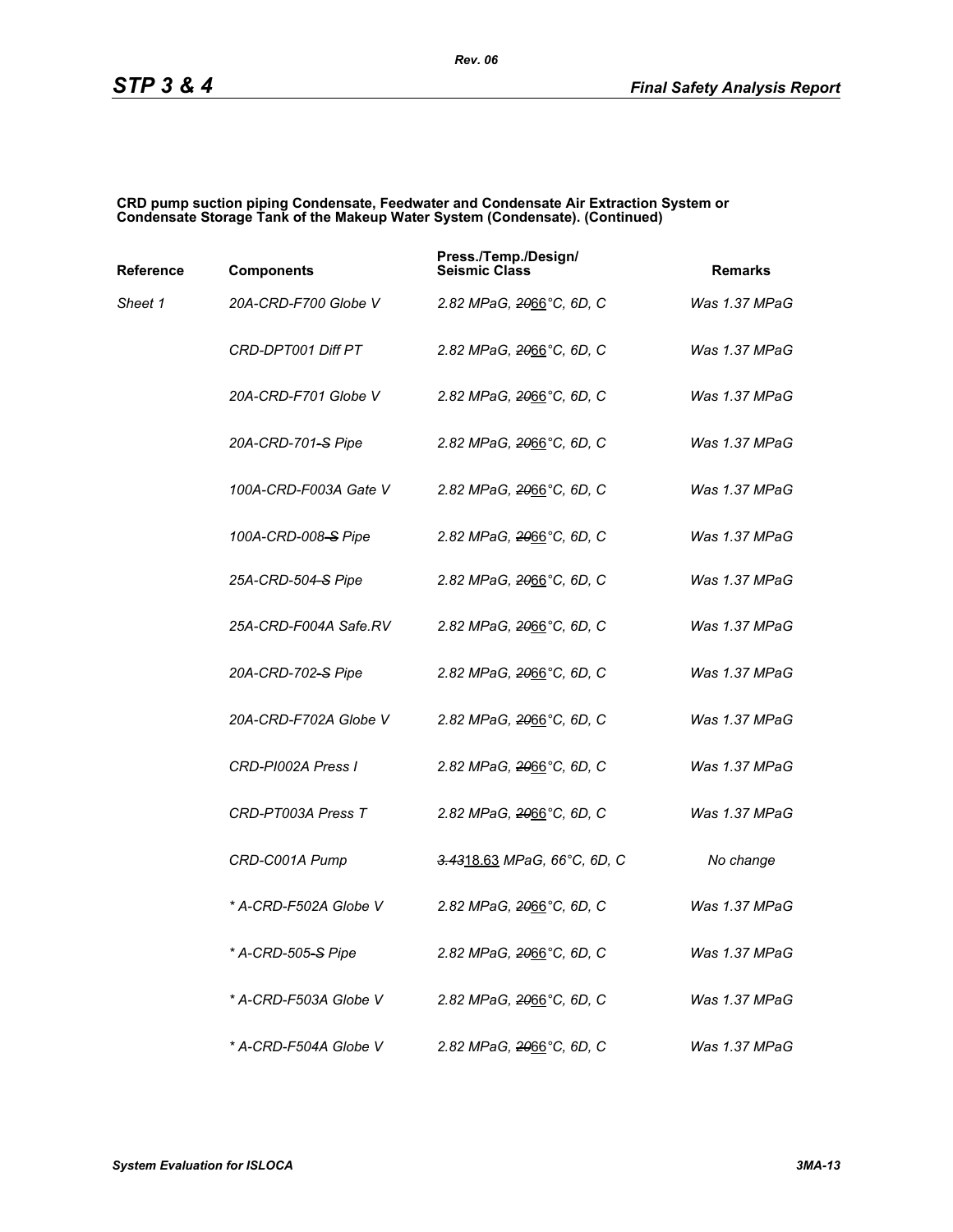#### **CRD pump suction piping Condensate, Feedwater and Condensate Air Extraction System or Condensate Storage Tank of the Makeup Water System (Condensate). (Continued)**

| Reference | <b>Components</b>              | Press./Temp./Design/<br><b>Seismic Class</b> | <b>Remarks</b> |
|-----------|--------------------------------|----------------------------------------------|----------------|
| Sheet 1   | * A-CRD-506-S Pipe             | 2.82 MPaG, <del>20</del> 66°C, 6D, C         | Was 1.37 MPaG  |
|           | * A-CRD-507 <del>-S</del> Pipe | 2.82 MPaG, 2066°C, 6D, C                     | Was 1.37 MPaG  |
|           | * A-CRD-F505A Globe V          | 2.82 MPaG, 2066°C, 6D, C                     | Was 1.37 MPaG  |
|           | * A-CRD-F506A Globe V          | 2.82 MPaG, 2066°C, 6D, C                     | Was 1.37 MPaG  |
|           | 100A-CRD-F003B Gate V          | 2.82 MPaG, 2066°C, 6D, C                     | Was 1.37 MPaG  |
|           | 100A-CRD-010-S Pipe            | 2.82 MPaG, <del>20</del> 66°C, 6D, C         | Was 1.37 MPaG  |
|           | 25A-CRD-508–S Pipe             | 2.82 MPaG, 2066°C, 6D, C                     | Was 1.37 MPaG  |
|           | 25A-CRD-F004B Safe.RV          | 2.82 MPaG, 2066°C, 6D, C                     | Was 1.37 MPaG  |
|           | 20A-CRD-703-S Pipe             | 2.82 MPaG, <del>20</del> 66°C, 6D, C         | Was 1.37 MPaG  |
|           | 20A-CRD-F702B Globe V          | 2.82 MPaG, <del>20</del> 66°C, 6D, C         | Was 1.37 MPaG  |
|           | CRD-PI002B Press I             | 2.82 MPaG, 2066°C, 6D, C                     | Was 1.37 MPaG  |
|           | CRD-PT003B Press T             | 2.82 MPaG, 2066°C, 6D, C                     | Was 1.37 MPaG  |
|           | CRD-C001B Pump                 | 3.4318.63 MPaG, 66°C, 6D, C                  | No change      |
|           | * A-CRD-509-S Pipe             | 2.82 MPaG, 2066°C, 6D, C                     | Was 1.37 MPaG  |
|           | * A-CRD-F502B Globe V          | 2.82 MPaG, 2066°C, 6D, C                     | Was 1.37 MPaG  |
|           | * A-CRD-F503B Globe V          | 2.82 MPaG, 2066°C, 6D, C                     | Was 1.37 MPaG  |
|           | * A-CRD-510 <del>-S</del> Pipe | 2.82 MPaG, 2066°C, 6D, C                     | Was 1.37 MPaG  |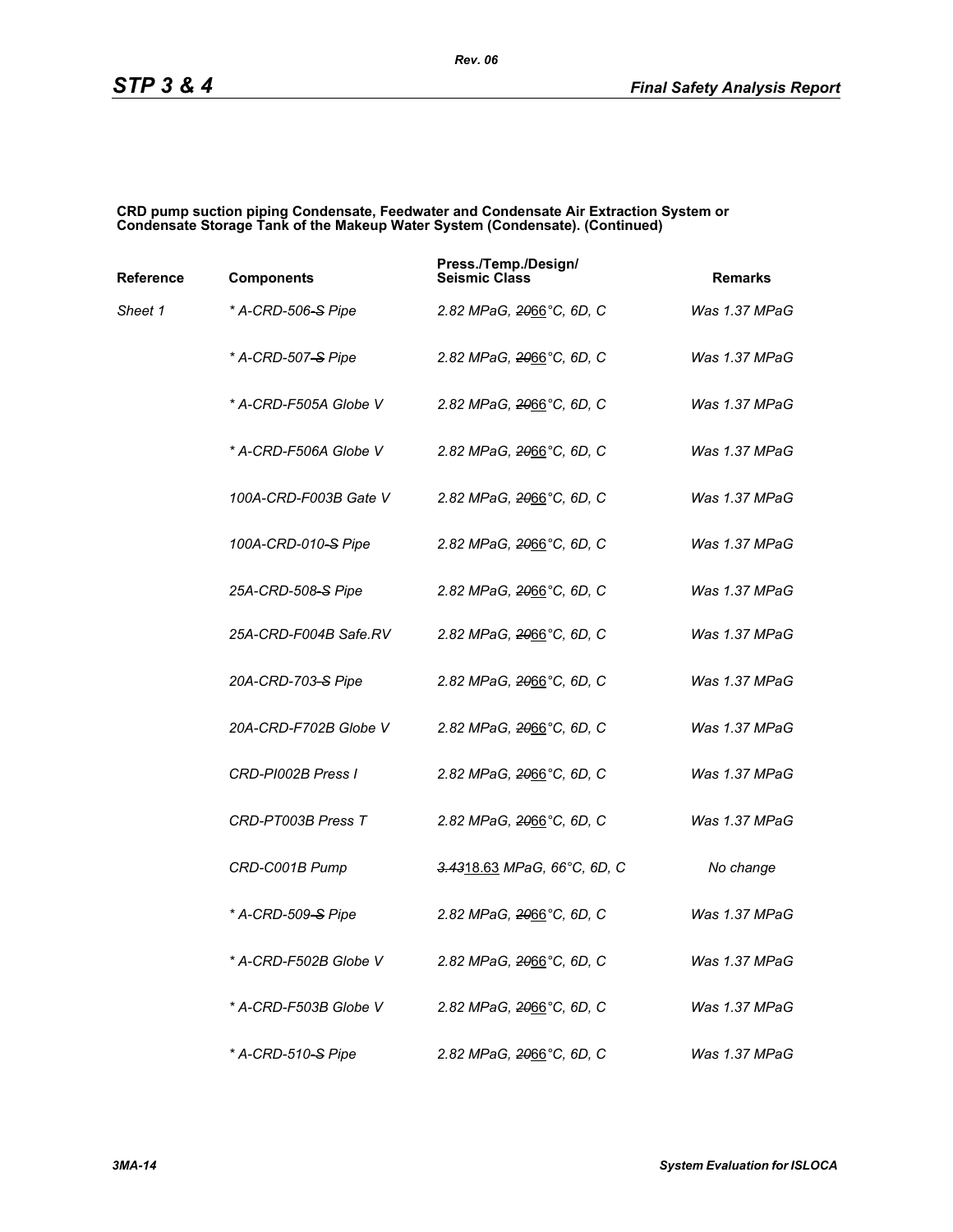#### **CRD pump suction piping Condensate, Feedwater and Condensate Air Extraction System or Condensate Storage Tank of the Makeup Water System (Condensate). (Continued)**

| <b>Reference</b> | <b>Components</b>     | Press./Temp./Design/<br><b>Seismic Class</b> | <b>Remarks</b>  |
|------------------|-----------------------|----------------------------------------------|-----------------|
| Sheet1           | * A-CRD-F504B Globe V | 2.82 MPaG, 2066°C, 6D, C                     | Was $1.37$ MPaG |
|                  | * A-CRD-F505B Globe V | 2.82 MPaG, 2066°C, 6D, C                     | Was $1.37$ MPaG |
|                  | * A-CRD-511-S Pipe    | 2.82 MPaG, 2066°C, 6D, C                     | Was 1.37 MPaG   |
|                  | * A-CRD-F506B Globe V | 2.82 MPaG, 2066°C, 6D, C                     | Was $1.37$ MPaG |
| Sheet 3          | 25A-CRD-075 Pipe      | 2.82 MPaG, 66°C, 6D, C                       | Was 1.37 MPaG   |
|                  | 25A-CRD-076 Pipe      | 2.82 MPaG, 66°C, 6D, C                       | Was 1.37 MPaG   |
|                  | 25A-CRD-077 Pipe      | 2.82 MPaG, 66°C, 6D, C                       | Was 1.37 MPaG   |
|                  | 25A-CRD-F062A Valve   | 2.82 MPaG, 66°C, 6D, C                       | Was 1.37 MPaG   |
|                  | 25A-CRD-F062B Valve   | 2.82 MPaG, 66°C, 6D, C                       | Was 1.37 MPaG   |

### **CRD interface from pump discharge to the MUWC System condensate storage tank**

| <b>Reference</b> | <b>Components</b>      | Press./Temp./Design/<br><b>Seismic Class</b> | <b>Remarks</b> |
|------------------|------------------------|----------------------------------------------|----------------|
|                  | 50A-CRD-034-S Pipe     | 18.63 MPaG, 66°C, 6D, C                      | No change      |
|                  | 5020A-CRD-035-S Pipe   | 18.63 MPaG, 66°C, 6D, C                      | No change      |
|                  | 5020A-CRD-F023 Globe V | 18.63 MPaG, 66°C, 6D, C                      | No change      |
|                  | 50A-MUWC-xxx-SPipe     | 1.37 MPaG, 66°C, 6D, C                       | No change      |

#### **CRD interface from pump discharge to the RRS System**

| <b>Reference</b> | <b>Components</b>    | Press./Temp./Design/<br><b>Seismic Class</b> | <b>Remarks</b> |
|------------------|----------------------|----------------------------------------------|----------------|
|                  | 20A-CRD-036-S Pipe   | 18.63 MPaG, 66°C, 4 <del>C</del> 6D, BC      | No change      |
|                  | 20A-CRD-F024 Globe V | 18.63 MPaG, 66°C, 4 <del>C</del> 6D, BC      | No change      |
|                  | 20A-CRD-F025 Globe V | 18.63 MPaG, 66°C, 4 <del>C</del> 6D, BC      | No change      |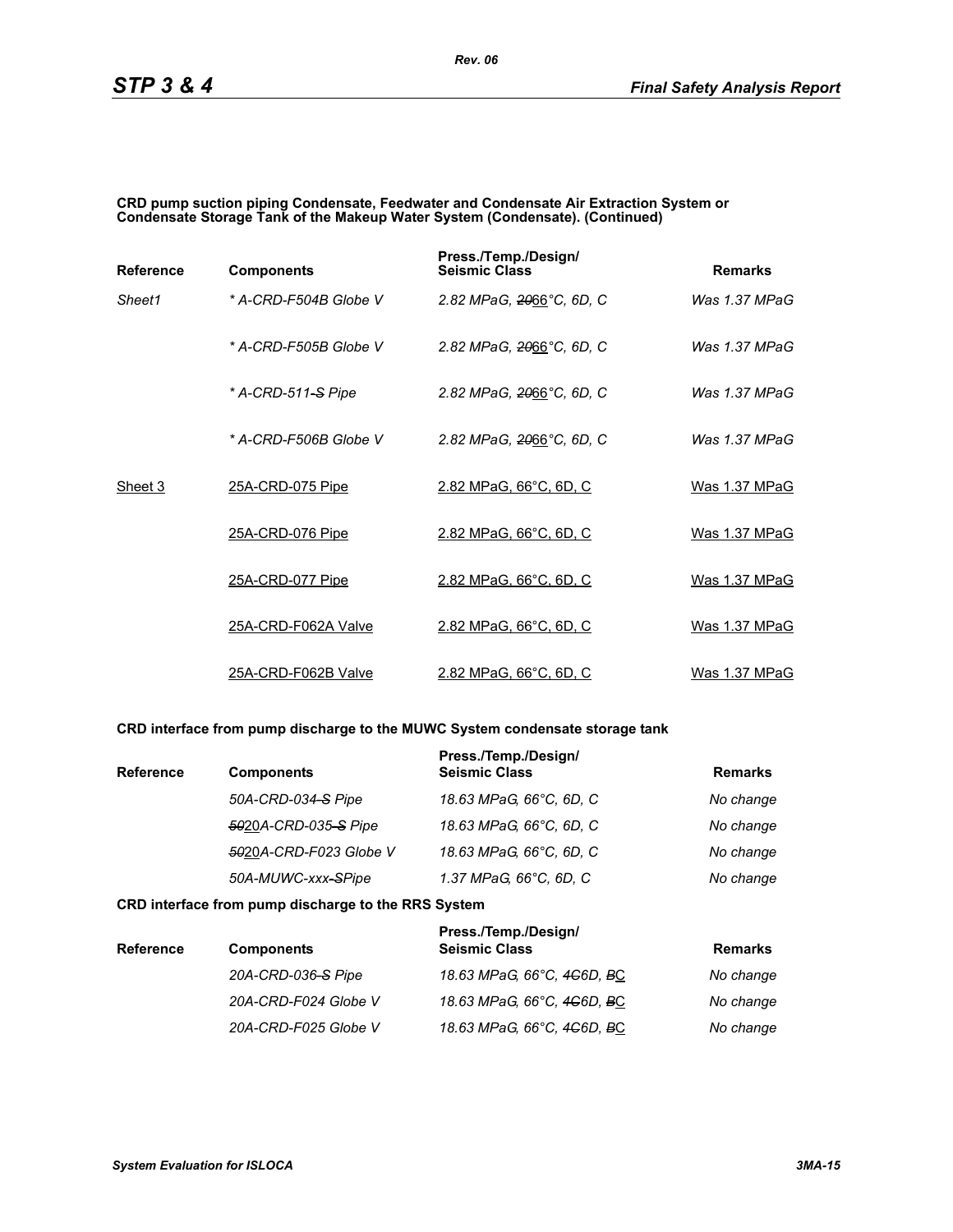**CRD interface from pump discharge to the CUW System**

| <b>Reference</b> | <b>Components</b>    | Press./Temp./Design/<br><b>Seismic Class</b>        | Remarks   |
|------------------|----------------------|-----------------------------------------------------|-----------|
|                  | 20A-CRD-037-S Pipe   | 18.63 MPaG, 66°C, 4 <del>C</del> 6D, <del>B</del> C | No change |
|                  | 20A-CRD-F026 Globe V | 18.63 MPaG, 66°C, 4 <del>C</del> 6D, <del>B</del> C | No change |
|                  | 20A-CRD-F027 Globe V | 18.63 MPaG, 66°C, 4 <del>C</del> 6D, <del>B</del> C | No change |

# **3MA.6.3 Upgraded Components - SLC System** STD DEP 3MA-1

**SLC Injection Pump A suction piping from the SLC storage tank.**

| <b>Reference</b> | <b>Components</b>       | Press./Temp./Design/<br><b>Seismic Class</b> | <b>Remarks</b> |
|------------------|-------------------------|----------------------------------------------|----------------|
|                  | SLC-C001A Pump          | 10.79 MPaG, 66°C, 23B, A                     | No change      |
|                  | SLC-F003A Relief V.     | 10.79 MPaG, 66°C, 23B, A                     | No change      |
|                  | 50A-SLC Pipe            | 2.82 MPaG, 66°C, 23B, A                      | Was 1.37 MPaG  |
|                  | 100A-SLC-F002A Valve LO | 2.82 MPaG, 66°C, 23B, A                      | Was 1.37 MPaG  |
|                  | 100A-SLC-SS Pipe        | 2.82 MPaG, 66°C, 23B, A                      | Was 1.37 MPaG  |
|                  | 100A-SLC-F001A Valve MO | 2.82 MPaG, 66°C, 23B, A                      | Was 1.37 MPaG  |
|                  | * SLC-A001 Storage Tk.  | Static Hd., 66°C, 23B, A                     | No Change      |

**SLC Injection Pump B suction piping from the SLC storage tank.**

| <b>Reference</b> | <b>Components</b>       | Press./Temp./Design/<br><b>Seismic Class</b> | <b>Remarks</b> |
|------------------|-------------------------|----------------------------------------------|----------------|
|                  | SLC-C001B Pump          | 10.79 MPaG, 66°C, 23B, A                     | No change      |
|                  | SLC-F003B Relief V.     | 10.79 MPaG, 66°C, 23B, A                     | No change      |
|                  | 50A-SLC SS Pipe         | 2.82 MPaG, 66°C, 23B, A                      | Was 1.37 MPaG  |
|                  | 100A-SLC-F002B Valve LO | 2.82 MPaG, 66°C, 23B, A                      | Was 1.37 MPaG  |
|                  | 100A-SLC-SS Pipe        | 2.82 MPaG, 66°C, 23B, A                      | Was 1.37 MPaG  |
|                  | 20A-SLC-SS Pipe         | 2.82 MPaG, 66°C, 23B, A                      | Was 1.37 MPaG  |
|                  | 20A-SLC-F500 Valve      | 2.82 MPaG, 66°C, 23B, A                      | Was 1.37 MPaG  |
|                  | 100A-SLC-F001B Valve MO | 2.82 MPaG, 66°C, 23B, A                      | Was 1.37 MPaG  |
|                  | * SLC-A001 Storage Tk.  | Static Hd., 66°C, 23B, A                     | No Change      |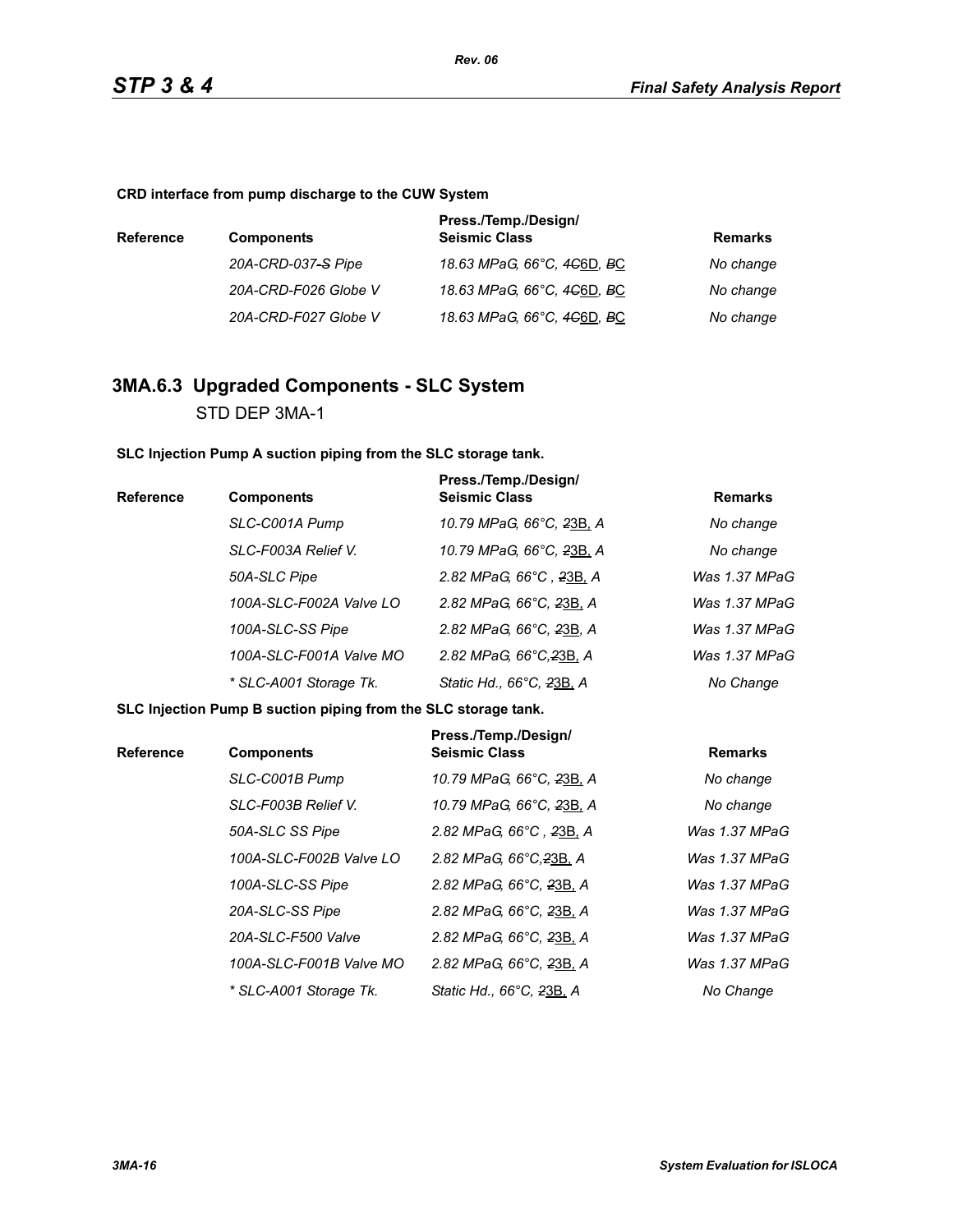#### **SLC test tank piping.**

|                  |                          | Press./Temp./Design/                                            |                 |
|------------------|--------------------------|-----------------------------------------------------------------|-----------------|
| <b>Reference</b> | <b>Components</b>        | <b>Seismic Class</b>                                            | <b>Remarks</b>  |
|                  | ** 40A-SLC-F011 Valve LC | 10.79 MPaG, 66°C, 23B, A                                        | Was ATP         |
|                  | 40A-SLC-SS Pipe          | <del>.10.79</del> 2.82 <i>MPaG, 66°C, <del>2</del>3B</i><br>AC. | Was 1.37 MPaG   |
|                  | SLC-A002 Test Tank       | 2.82 MPaG, 66°C, 23B, AC                                        | Was STH         |
|                  | 100A-SLC-SS Pipe         | 2.82 MPaG, 66°C, 23B, AC                                        | Was 1.37 MPaG   |
|                  | 100A-SLC-F012 Valve LC   | 2.82 MPaG, 66°C, 23B, A                                         | Was 1.37 MPaG   |
|                  | 25A-SLC-SS Pipe          | 2.82 MPaG, 66°C, 23B, AC                                        | Was 1.37 MPaG   |
|                  | SLC-F026 Relief V.       | 2.82 MPaG, 66°C, 23B, A                                         | Was $1.37$ MPaG |
|                  | 20A-SLC-SS Pipe          | 2.82 MPaG, 66°C, 23B, A                                         | Was 1.37 MPaG   |
|                  | 100A-SLC-SS Pipe         | 2.82 MPaG, 66°C, 23B, A                                         | Was $1.37$ MPaG |
|                  |                          |                                                                 |                 |

**SLC interface with MUWP for makeup and pressurization of suction piping from tank. (Pressure higher than static head of SLC storage tank.)**

| <b>Reference</b> | <b>Components</b>     | Press./Temp./Design/<br><b>Seismic Class</b> | <b>Remarks</b> |
|------------------|-----------------------|----------------------------------------------|----------------|
|                  | 80A-SLC-SS Pipe       | 2.821.37 MPaG, 66°C, 23B, C                  | Was 1.37 MPaG  |
|                  | SLC-F013 Check V.     | 2.82 MPaG, 66°C, 23B, C                      | Was 1.37 MPaG  |
|                  | 80A-SLC-SS Pipe       | 2.82 MPaG, 66°C, 23B, C                      | Was 1.37 MPaG  |
|                  | 80A-SLC-F014 Valve LC | 2.82 MPaG, 66°C, 23B, A                      | Was 1.37 MPaG  |
|                  | 80A-SLC-SS Pipe       | 2.82 MPaG, 66°C, 23B, C                      | Was 1.37 MPaG  |
|                  | 20A-SLC-SS Pipe       | 2.82 MPaG, 66°C, 23B, C                      | Was 1.37 MPaG  |
|                  | 20A-SLC-F020 Valve LO | 2.82 MPaG, 66°C, 23B, A                      | Was 1.37 MPaG  |
|                  | 20A-SLC-D002 RO       | 2.82 MPaG, 66°C, 23B, A                      | Was 1.37 MPaG  |
|                  | 20A-SLC-SS Pipe       | 2.82 MPaG, 66°C, 23B, C                      | Was 1.37 MPaG  |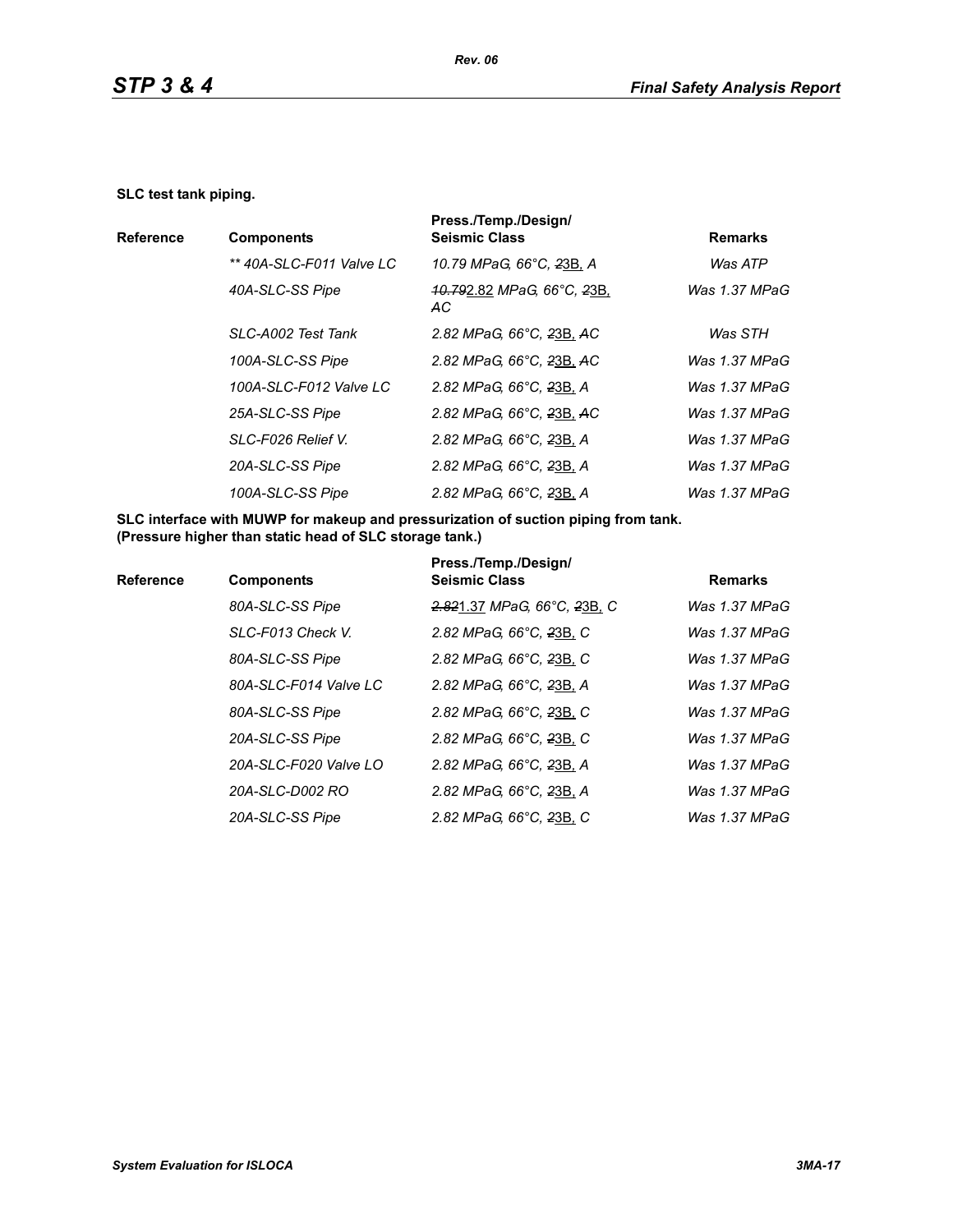*Rev. 06*

**SLC storage tank interface with MUWP for purified makeup water.**

| <b>Reference</b> | <b>Components</b>     | Press./Temp./Design/<br><b>Seismic Class</b>             | <b>Remarks</b> |
|------------------|-----------------------|----------------------------------------------------------|----------------|
|                  | 80A-SLC-SS Pipe       | 2.821.37MPaG, 66°C, 23B, C                               | Was 1.37 MPaG  |
|                  | SLC-F013 Check V.     | 2.82 MPaG, 66°C, 23B, C                                  | Was 1.37 MPaG  |
|                  | 80A-SLC-SS Pipe       | 2.82 MPaG, 66°C, 23B, C                                  | Was 1.37 MPaG  |
| <b>Reference</b> | <b>Components</b>     | Press./Temp./Design/<br><b>Seismic Class</b>             | <b>Remarks</b> |
|                  | 25A-SLC-SS Pipe       | 2.82 MPaG, 66°C, 23B, C                                  | Was 1.37 MPaG  |
|                  | 25A-SLC-F015 Valve LC | 2.82 MPaG, 66°C, 23B, AC                                 | Was 1.37 MPaG  |
|                  | 20A-SLC-SS Pipe       | 2.82 MPaG, 66°C, 2B4D, C                                 | Was 1.37 MPaG  |
|                  | 20A-SLC-F505 Valve NO | 2.82 MPaG, 66°C, 2B4D, AC                                | Was 1.37 MPaG  |
|                  | 25A-SLC-SS Pipe       | 2.82 MPaG, 66°C, 2B4D, C                                 | Was 1.37 MPaG  |
|                  | 25A-SLC-F023 Valve LC | 2.82 MPaG, 66°C, 2B4D, AC                                | Was 1.37 MPaG  |
|                  | 25A-SLC-SS Pipe       | <del>2.82</del> 0.863 MPaG, 66°C, <del>2B</del> 4D,<br>С | No Change      |
|                  | *SLC-A001 Storage TK. | Static Head, 66°C, 23B, A                                | No Change      |

# **3MA.7.3 Upgraded Component - CUW System** STD DEP 3MA-1

#### **CUW system interface with Radwaste System**

| <b>Reference</b> | <b>Components</b>     | Press./Temp./Design/<br><b>Seismic Class</b> | Remarks        |
|------------------|-----------------------|----------------------------------------------|----------------|
|                  | xxA-CUW-xxx Pipe(Sam) | 2.82 MPaG, 66°C, 6D, C                       | Was 0.981 MPaG |
|                  | xxA-CUW-xxx Pipe(RV)  | 2.82 MPaG, 66°C, 6D, C                       | Was 0.981 MPaG |

# **3MA.8.1 Upgrade Description**

STD DEP T1 2.4-1

*This new line has the gate valve locked open with the check valve's flow direction into the skimmer surge tank and provides an open path into the skimmer surge tank from valves* RHR F016A, *RHR-F016B and RHR-F016C.*

And to the last sentence of the second paragraph.

*All the piping between the FPC valves, FPC-F029, FPC- F031, and FPC-F106 and the RHR valves,* RHR-F016A, *RHR-F016B and RHR-F016C, were upgraded to the URS design pressure of 2.82 MPaG.*

The following information is added to the last sentence of the third paragraph.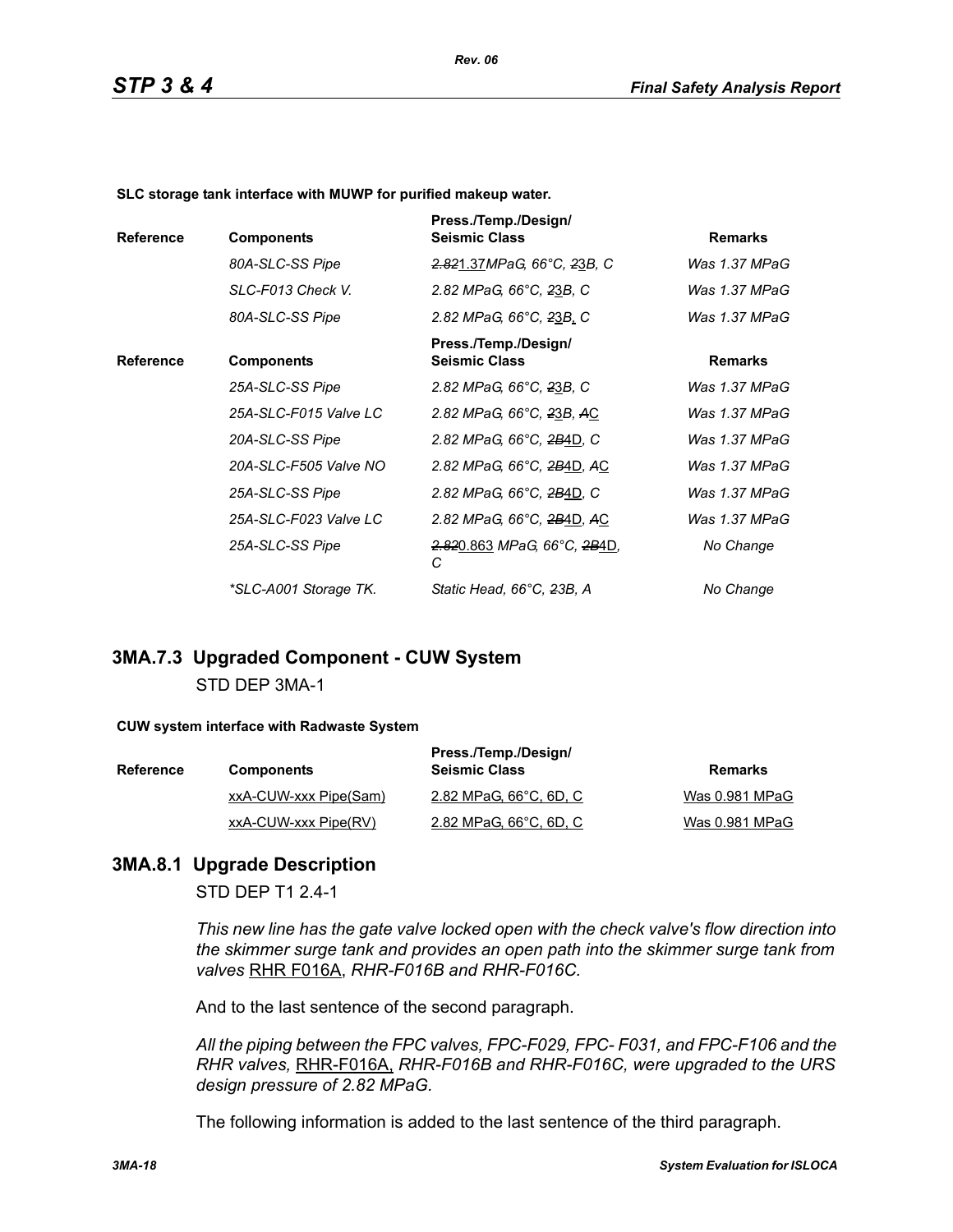*Valves FPC-F093 and FPC-F017 are always locked open and provide an open path from the RHR valves,* RHR-F015A, *RHR-F015B and RHR-F015C, to the spent fuel storage pool and cask pit.*

# **3MA.8.3 Upgraded Components - FPC System**

STD DEP T1 2.4-1

STD DEP 3MA-1

| Reference | <b>Components</b>           | Press./Temp./Design/<br><b>Seismic Class</b> | Remarks   |
|-----------|-----------------------------|----------------------------------------------|-----------|
|           | 250A300A-RHR-F015A Valve MO | 3.43 MPaG, 182°C,3B,As                       | No Change |
|           | 250A300A-FPC-SS Pipe        | <u>1.57 MPaG, 66°C, 4C, A(S2)</u>            | No Change |

The following information is added to the **FPC System interface with makeup from RHR System or SPCU System** grouping.

| <b>Reference</b> | <b>Components</b>       | Press./Temp./Design/<br><b>Seismic Class</b> | Remarks   |
|------------------|-------------------------|----------------------------------------------|-----------|
|                  | 300A-RHR-F016A Valve MO | 2.82 MPaG, 182°C, 3B, As                     | No Change |
|                  | 300A-FPC-SS Pipe        | 2.82 MPaG, 66°C, 4C, B(S1, S2)               | No Change |

- *\* FPC Valve F029 is open only for fuel pool cooling mode B (maximum heat load operation with RHR System*  $\underline{A}$ *, B or C operating in parallel with FPC System).*
- *\*\* FPC Valve F031 is open only for fuel pool cooling mode B (refueling when Dryer/Separator Pool is drained and pumped to Radwaste LCW collector tank by RHR System* A, *B or C).*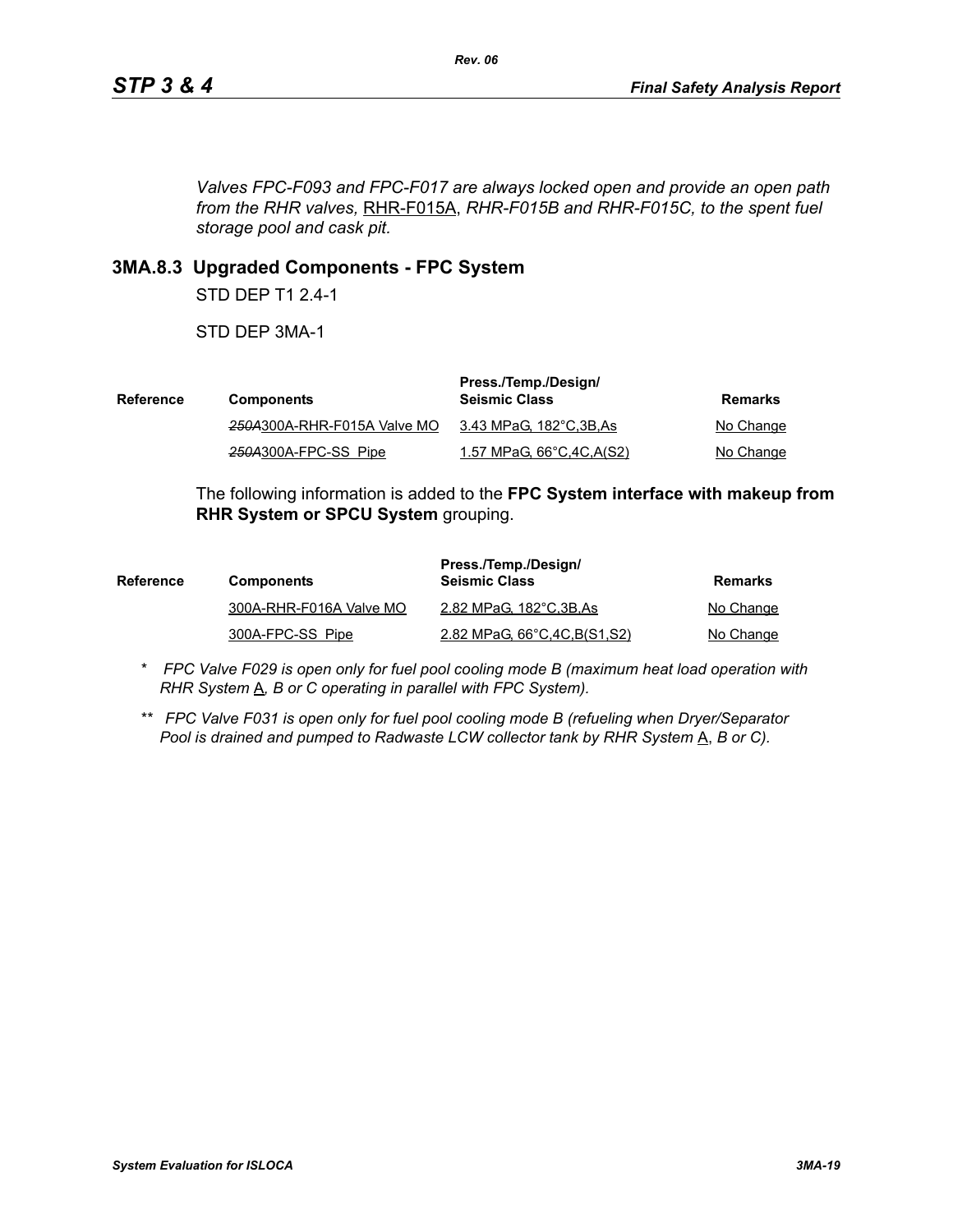**FPC System interface with makeup from RHR System or SPCU System.**

|           |                                        | Press./Temp./Design/                         |                  |
|-----------|----------------------------------------|----------------------------------------------|------------------|
| Reference | <b>Components</b>                      | <b>Seismic Class</b>                         | <b>Remarks</b>   |
|           | 250300A-RHR-F015C Valve MO             | 3.43 MPaG, 182°C, 3B, As                     | No change        |
|           | 250300A-FPC-SS Pipe                    | 1.57 MPaG, 66°C, <del>3B,</del> 4C, A(S2)    | No change        |
|           | <del>250</del> 300A-RHR-F015B Valve MO | 3.43 MPaG, 182°C, 3B, As                     | No change        |
|           | 250A-FPC-F022 Valve LOLC               | 1.57 MPaG, 66°C, 4C, A(S2)                   | No change        |
|           | 250A-FPC-SS Pipe                       | 1.57 MPaG, 66°C, 4C,<br><u>A(S2)B(S1,S2)</u> | No change        |
|           | 250A-FPC-F023 Check Valve              | 1.57 MPaG, 66°C, 4C,<br>A(S2)B(S1,S2)        | No change        |
|           | 250A-FPC-SS Pipe                       | 1.57 MPaG, 66°C, 4C,<br><u>A(S2)B(S1,S2)</u> | No change        |
|           | 20A-FPC-F097 Valve                     | <u>1.57 MPaG, 66°C, 4C, A(S2)</u>            | No change        |
|           | 20A-FPC-xxx SS Pipe                    | <u>1.57 MPaG, 66°C, 4C, A(S2)</u>            | <u>No change</u> |
|           | 80A-FPC-F096 Valve                     | 1.57 MPaG, 66°C, 4C, A(S2)                   | No change        |

# **3MA.10.3 Upgraded Component - RRS System**

STD DEP 3MA-1

**RRS interface with MUWP System for Reactor Internal Pump (RIP) casing makeup water.**

|           |                                  | Press./Temp./Design/     |                |
|-----------|----------------------------------|--------------------------|----------------|
| Reference | <b>Components</b>                | <b>Seismic Class</b>     | <b>Remarks</b> |
|           | xxA-MUWP-xxx Pipe                | 2.82 MPaG, 66°C, 6D,C    | Was 1.37 MPaG  |
|           | xxA-MUWP-Fxxx Valve              | 2.82 MPaG, 66°C, 6D,C    | Was 1.37 MPaG  |
|           | 15A-MUWP-188 Pipe                | 2.82 MPaG, 66°C, 6D,C    | Was 1.37 MPaG  |
|           | 15A-MUWP-F145 Valve              | 2.82 MPaG, 66°C, 6D,C    | Was 1.37 MPaG  |
|           | 50A-MUWP-186 Pipe                | 2.82 MPaG, 66°C, 6D,C    | Was 1.37 MPaG  |
|           | 50A-MUWP-F143 Valve              | 2.82 MPaG, 66°C, 6D,C    | Was 1.37 MPaG  |
|           | 50A-MUWP-187 Pipe                | 2.82 MPaG, 66°C, 6D,C    | Was 1.37 MPaG  |
|           | 50A-MUWP-F144 Valve              | 2.82 MPaG, 66°C, 6D,C    | Was 1.37 MPaG  |
|           | xxA-MUWP-xxx Pipe                | 2.82 MPaG, 171°C, 3B, As | Was 1.37 MPaG  |
|           | xxA-MUWP-Fxxx Valve              | 2.82 MPaG, 171°C, 3B, As | Was 1.37 MPaG  |
|           | 150A-RRSMUWP-Fxxx Check<br>Valve | 1.37 MPaG, 66°C, 6D, C   | No change      |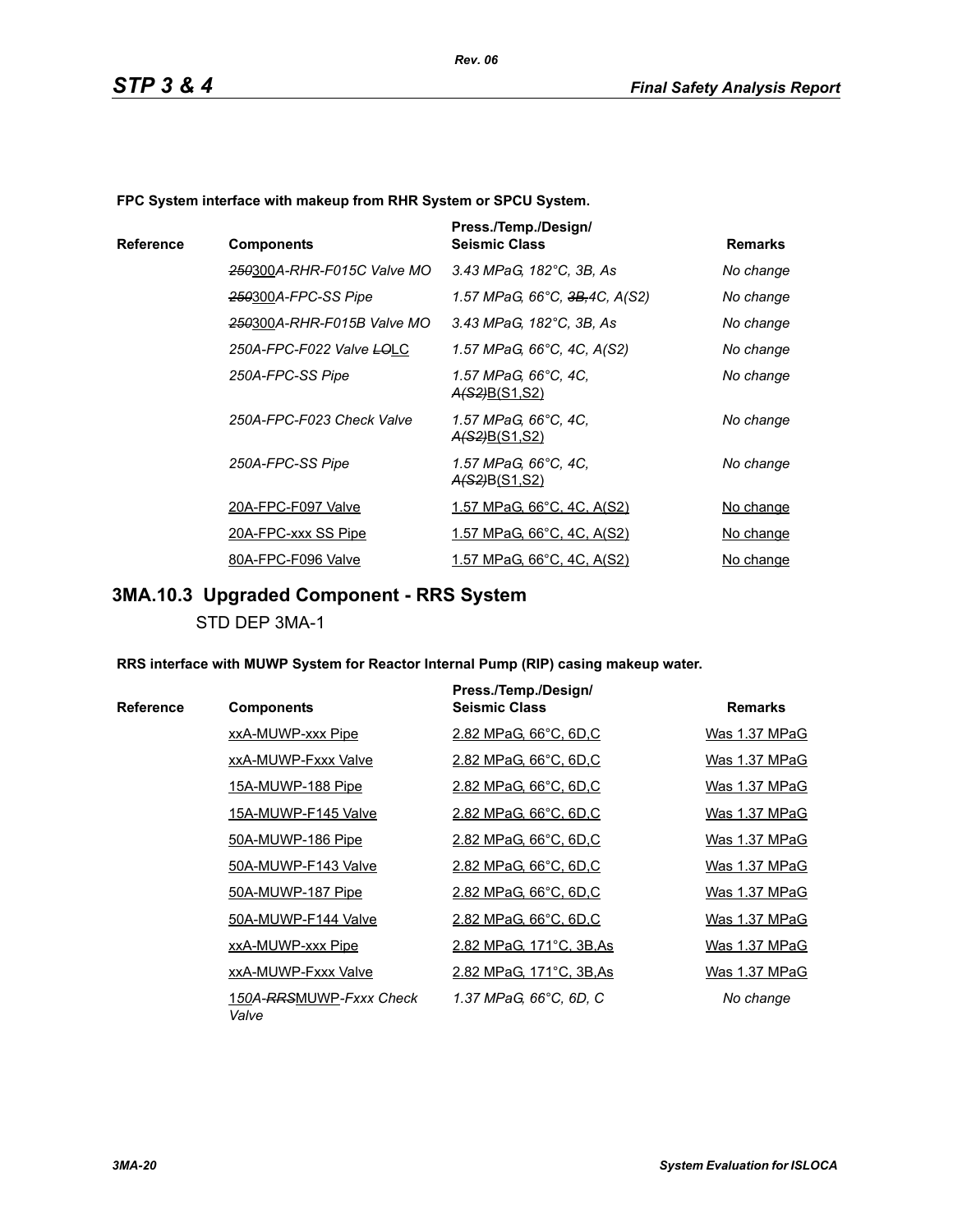# **3MA.11.3 Upgraded Components -** *MUCW***MUWC System** STD DEP 3MA-1

### **MUWC System interface with MUWP**

| Reference | <b>Components</b>                 | Press./Temp./Design/<br><b>Seismic Class</b> | <b>Remarks</b> |
|-----------|-----------------------------------|----------------------------------------------|----------------|
|           | 150125A-WUMPMUWP-101 SS<br>Pipe   | 1.37 MPaG. 66°C. 46D. C                      | No change      |
|           | 150A-WUMPMUWP-Fxxx SS<br>Valve LO | 1.37 MPaG, 66°C, 46D, C                      | No change      |
|           | 150AWUMPMUWP-Fxxx SS<br>Check V   | 1.37 MPaG, 66°C, 46D, C                      | No change      |

### **MUWC interface with the CRD System pump discharge piping.**

|                  |                     | Press./Temp./Design/   |           |
|------------------|---------------------|------------------------|-----------|
| <b>Reference</b> | <b>Components</b>   | <b>Seismic Class</b>   | Remarks   |
| Sheet 1          | 50A-MUWC-F103 Valve | 1.37 MPaG. 66°C. 4D. B | Lock Open |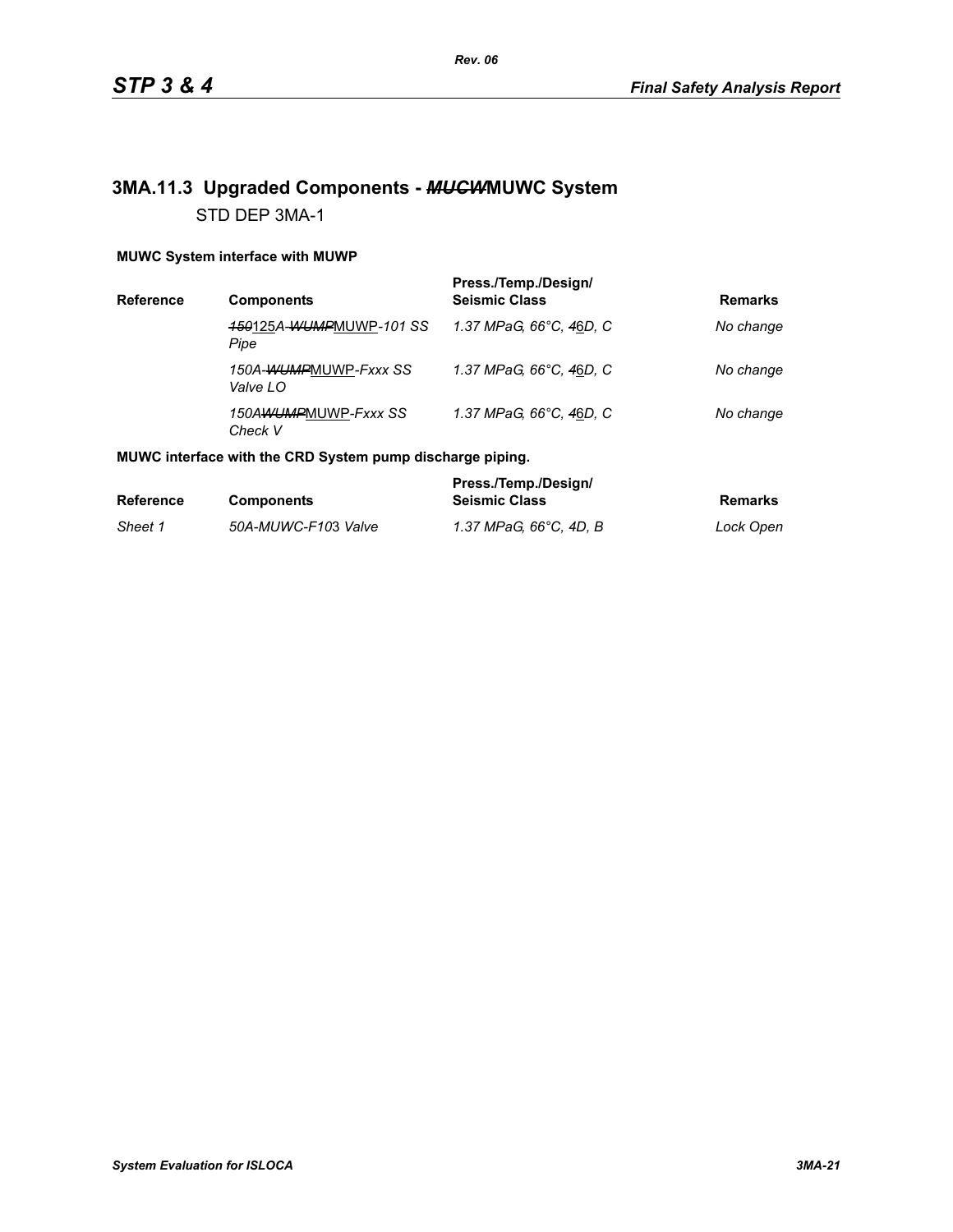# **3MA.12.3 Upgraded Components - MUWP System** STD DEP 3MA-1

**MUWP System interface with RRS for Reactor Internal Pump (RIP) casing makeup water.**

| Reference | <b>Components</b>           | Press./Temp./Design/<br><b>Seismic Class</b> | <b>Remarks</b> |
|-----------|-----------------------------|----------------------------------------------|----------------|
| Sheet 1   | 4520A-RRS-502A-K Pipes      | 8.62 MPaG, 302°C, 4A, As                     | No change      |
|           | 4520A-RRS-F504A-K Valves NC | 8.62 MPaG, 302°C, 4A, As                     | No change      |
|           | 15A-MUWP-189-198 Pipes      | 2.82 MPaG, 66°C, 46D, C                      | Was 1.37 MPaG  |
|           | 50A-MUWP-185 Pipe           | 2.82 MPaG, 66°C, 46D, C                      | Was 1.37 MPaG  |
|           | xxA-MUWP-xxx Pipe           | 2.82 MPaG, 66°C, 6D,C                        | Was 1.37 MPaG  |
|           | xxA-MUWP-Fxxx Valve         | 2.82 MPaG, 66°C, 6D,C                        | Was 1.37 MPaG  |
|           | 15A-MUWP-188 Pipe           | 2.82 MPaG, 66°C, 6D,C                        | Was 1.37 MPaG  |
|           | 15A-MUWP-F145 Valve         | 2.82 MPaG, 66°C, 6D,C                        | Was 1.37 MPaG  |
|           | 50A-MUWP-186 Pipe           | 2.82 MPaG, 66°C, 6D,C                        | Was 1.37 MPaG  |
|           | 50A-MUWP-F143 Valve         | 2.82 MPaG, 66°C, 6D,C                        | Was 1.37 MPaG  |
|           | 50A-MUWP-187 Pipe           | 2.82 MPaG, 66°C, 6D,C                        | Was 1.37 MPaG  |
|           | 50A-MUWP-F144 Valve         | 2.82 MPaG, 66°C, 6D,C                        | Was 1.37 MPaG  |
|           | xxA-MUWP-xxx Pipe           | 2.82 MPaG, 171°C, 3B, As                     | Was 1.37 MPaG  |
|           | xxA-MUWP-Fxxx Valve         | 2.82 MPaG, 171°C, 3B, As                     | Was 1.37 MPaG  |
|           | 50A-MUWP-183 Pipe           | 1.37 MPaG, 66°C, 46D, C                      | No change      |
|           | 80A-MUWP-181 Pipe           | 1.37 MPaG, 66°C, 46D, C                      | No change      |
|           | 80A-MUWP-F140 Valve LO      | 1.37 MPaG, 66°C, 46D, C                      | No change      |
|           | 125A-MUWP-101 Pipe          | 1.37 MPaG, 66°C, 46D, C                      | No change      |
|           | 125A-MUWP-F101 Valve LO     | 1.37 MPaG, 66°C, 46D, C                      | No change      |
|           | 20A-MUWP-602 Pipe           | 1.37 MPaG, 66°C, 46D, C                      | No change      |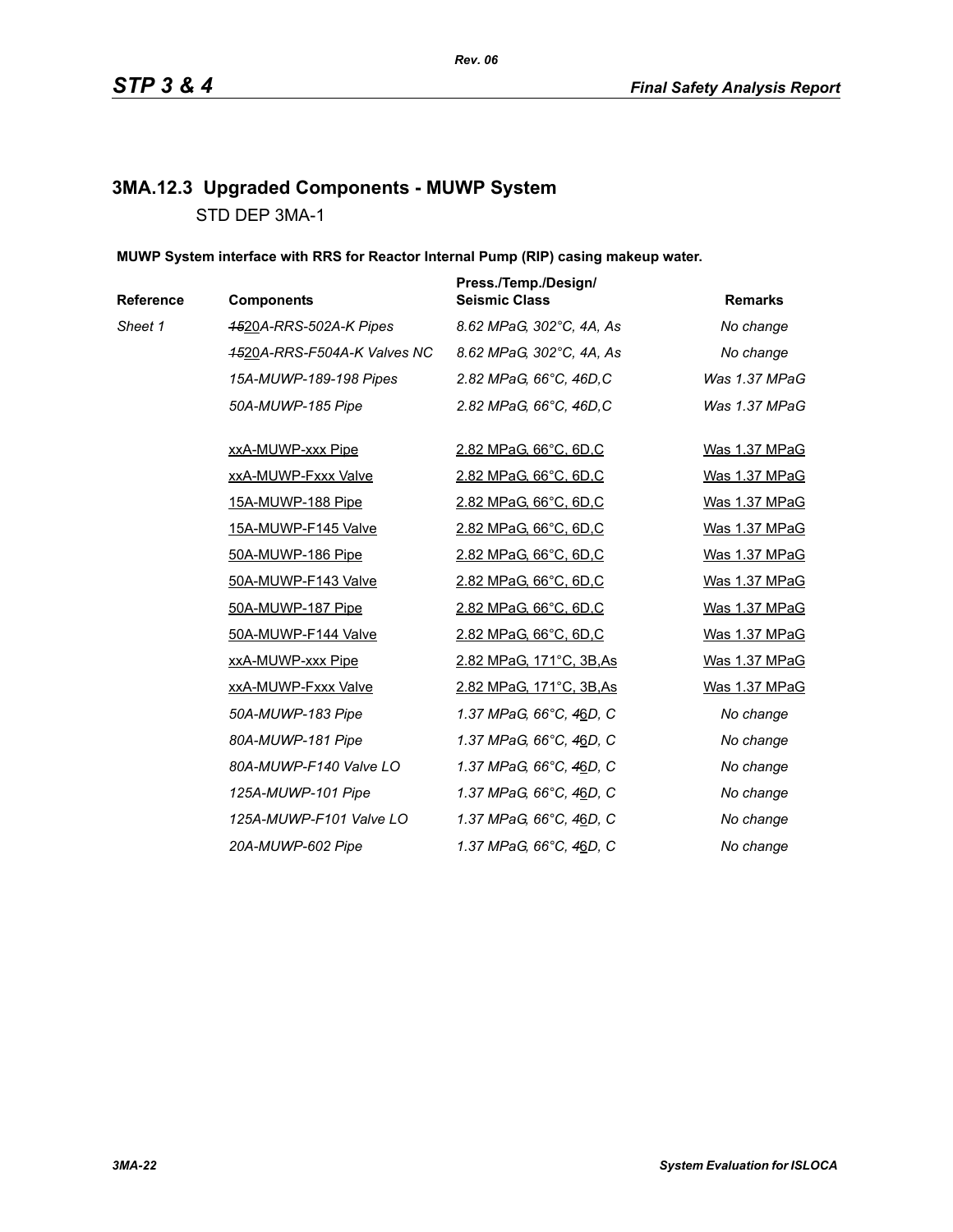| Reference | <b>Components</b>             | Press./Temp./Design/<br><b>Seismic Class</b> | <b>Remarks</b> |
|-----------|-------------------------------|----------------------------------------------|----------------|
| Sheet 1   | 20A-MUWP-F602 Valve NC        | 1.37 MPaG, 66°C, 46D, C                      | No change      |
|           | 20A-MUWP-601 Pipe             | 1.37 MPaG, 66°C, 46D, C                      | No change      |
|           | 20A-MUWP-F601 Valve NC        | 1.37 MPaG, 66°C, 46D, C                      | No change      |
|           | 20A-MUWP-FQ102 Flow Integr.   | 1.37 MPaG, 66°C, 46D, C                      | No change      |
|           | 20A-MUWP-801 Pipe             | 1.37 MPaG, 66°C, 46D, C                      | No change      |
|           | 20A-MUWP-F801 Valve NC        | 1.37 MPaG, 66°C, 46D, C                      | No change      |
|           | 20A-MUWP-800 Pipe             | 1.37 MPaG, 66°C, 46D, C                      | No change      |
|           | 20A-MUWP-F800 Valve NC        | 1.37 MPaG, 66°C, 46D, C                      | No change      |
|           | 20A-MUWP-PX101 Press, Pt.     | 1.37 MPaG, 66°C, 46D, C                      | No change      |
|           | 20A-MUWP-600 Pipe             | 1.37 MPaG, 66°C, 46D, C                      | No change      |
|           | 20A-MUWP-F600 Valve NC        | 1.37 MPaG, 66°C, 46D, C                      | No change      |
|           | 20A-MUWP-F100 Valve LO        | 1.37 MPaG, 66°C, 46D, C                      | No change      |
|           | 125A-MUWP-102 Pipe            | 1.37 MPaG, 66°C, 46D, C                      | No change      |
|           | 125A-MUWP-F102 Valve NC       | 1.37 MPaG, 66°C, 46D, C                      | No change      |
|           | 150A-MUWP-xxx Pipe            | 1.37 MPaG, 66°C, 46D, C                      | No change      |
|           | 150A-MUWP-xxx Pipe            | 1.37 MPaG, 66°C, 46D, C                      | No change      |
|           | 150A-RRSMUWP-Fxxx Check Valve | 1.37 MPaG, 66°C, 46D, C                      | No change      |
|           | 150A-MUWP-xxx Pipe            | Static Head, 66°C, 46D, C                    | No change      |

**MUWP System interface with RRS for Reactor Internal Pump (RIP) casing makeup water. (Cont.)**

# **3MA.13.1 Upgraded Description**

STD DEP 3MA-1

*The Radwaste System LCW and HCW inlet piping header connects to each interfacing system at a valve. The header is not upgraded because it is an open pathway to the*  collector tanks. The dualfour LCW tanks rotate the fill mode one at a time through a *level controlled AO valve at the inlet of each tank. The maintenance valve is a lock open type. The dual*three *HCW tanks operate similarly to the LCW tanks.*